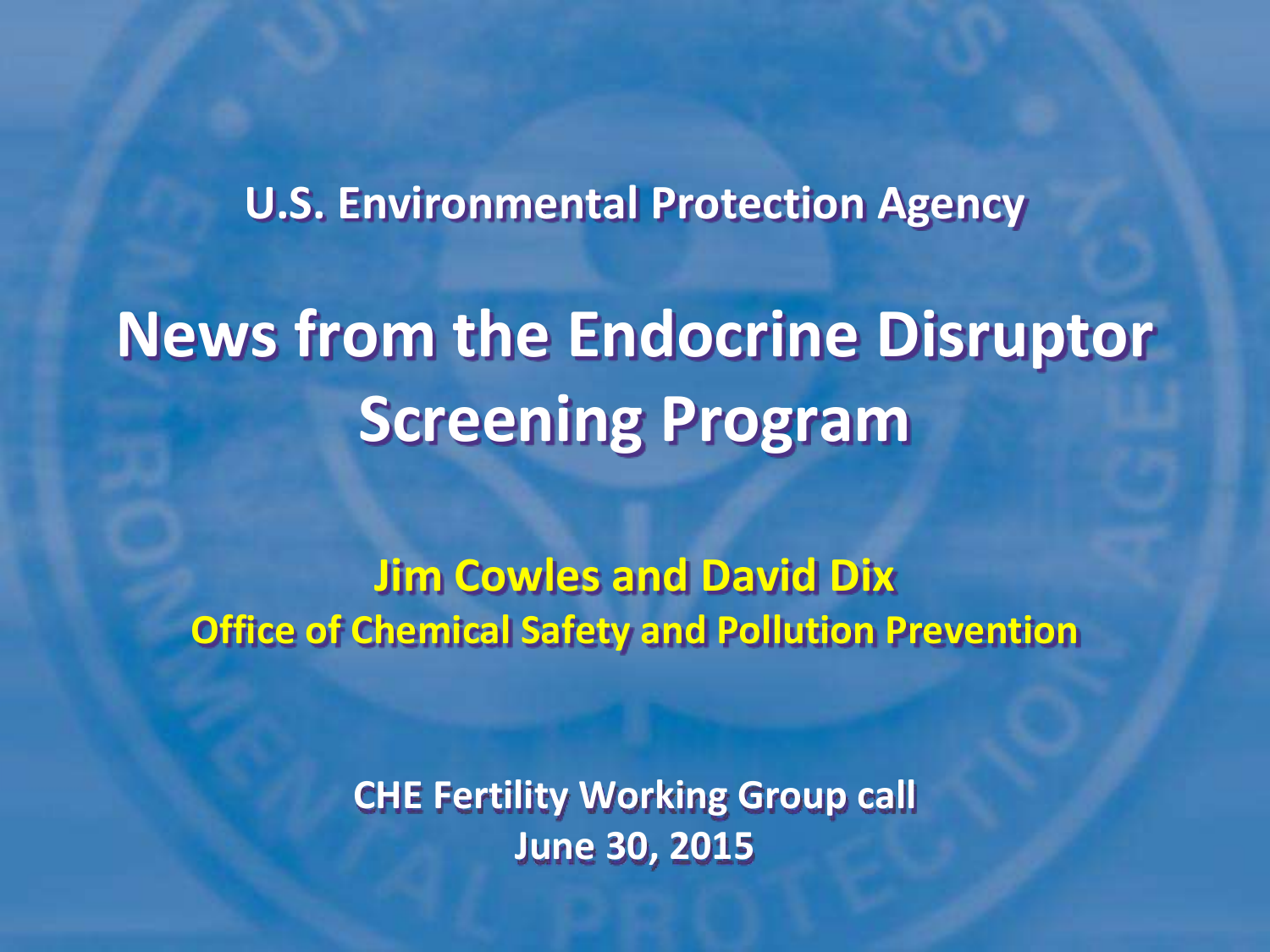# **EDSP Update on List 1 Chemicals**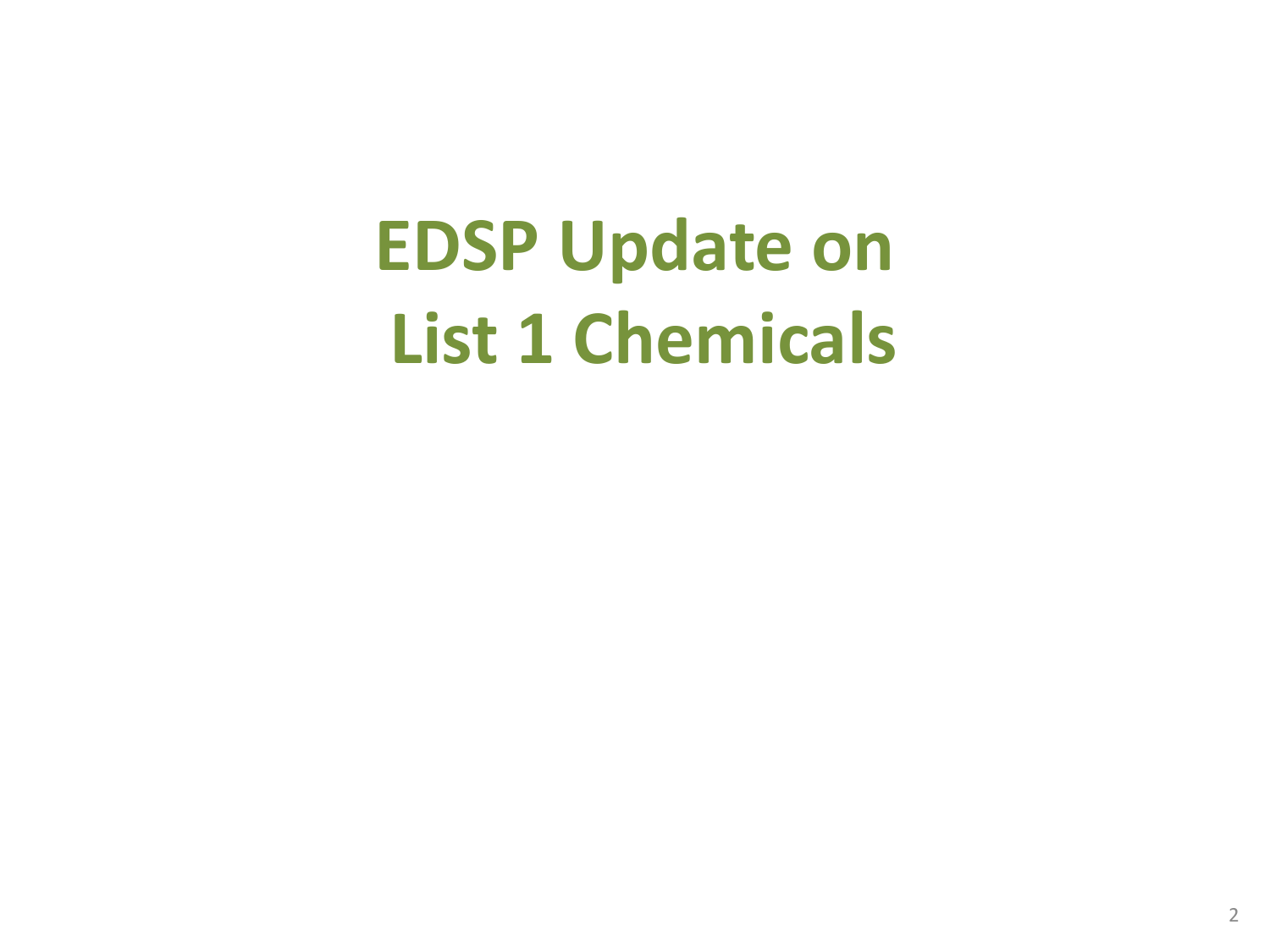## **Overview:**

- Brief History
- Tier 1 battery interpretation
- **Weight of Evidence Assessments**
- **Tier 2 Study Recommendations/Rationale**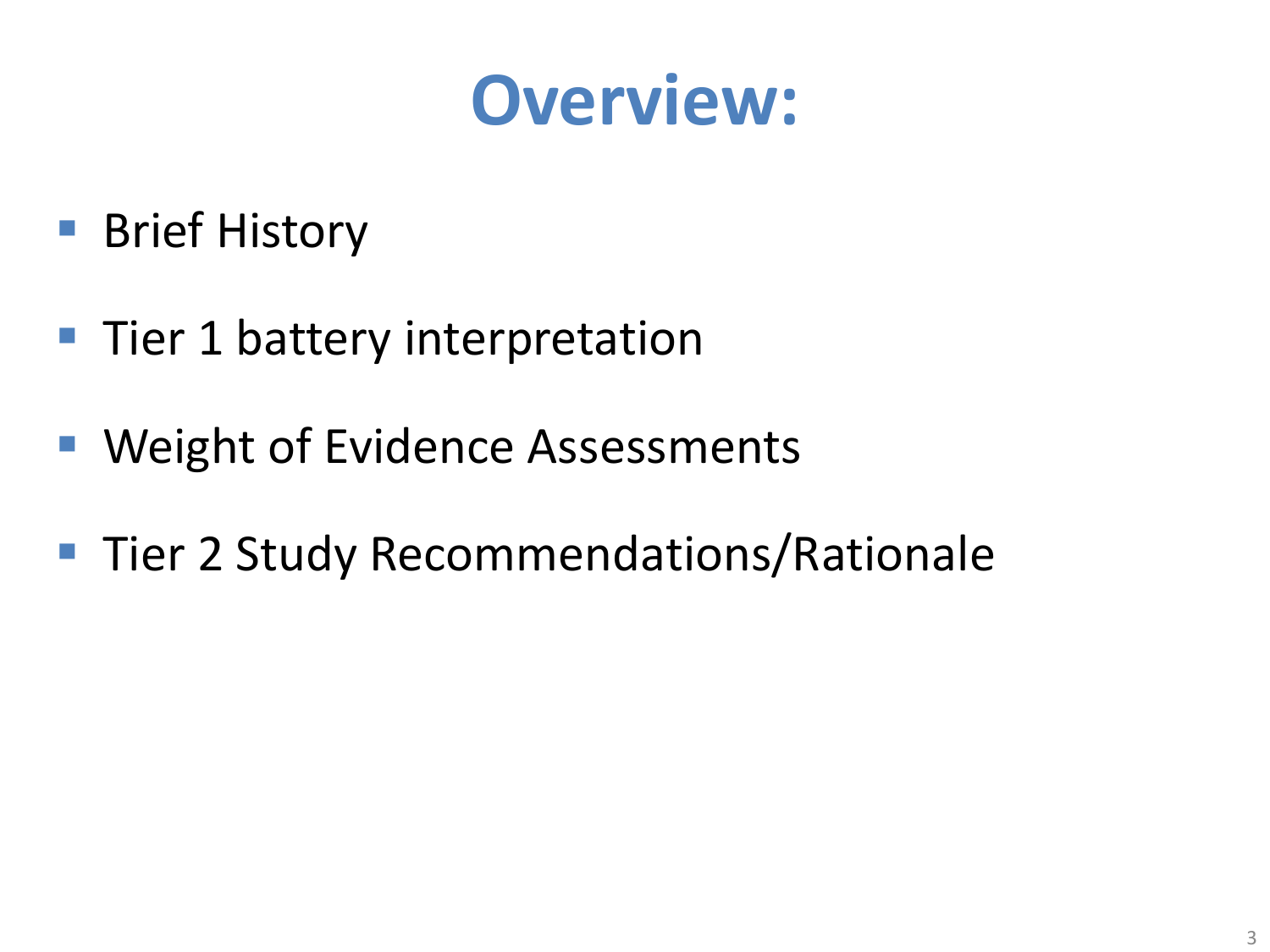#### **762 Orders Issued on 67 Chemicals**

#### **General Responses for the 67 Chemicals**

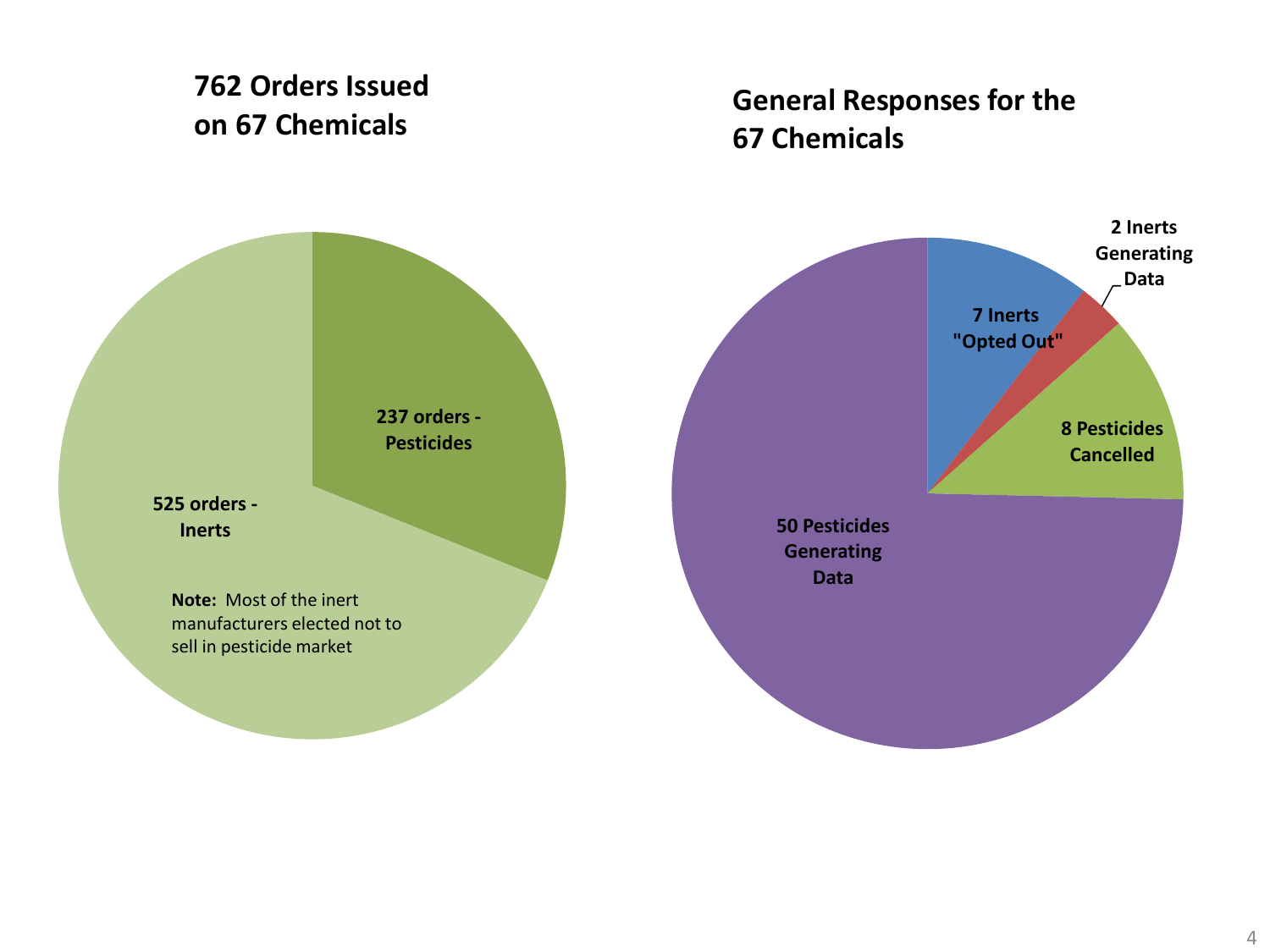#### **EDSP List 1 Process History**



#### **Data Review**

**SAP Reviews Related to List 1**

**HED (9 Assays/Chem)**

•**Aromatase**

•**Estrogen Receptor**

•**Androgen Receptor**

•**ERTA**

- •**Hershberger**
- •**Female pubertal**

•**Male pubertal**

•**Steroidogenesis**

•**Uterotrophic**

**EFED (2 Assays /Chem)**

•**Amphibian Metamorphosis** •**Fish Short-Term Reproduction**

**May, 2013: Tier 1 Assay/Battery Performance June, 2013: Tier 2 validation July, 2013: WoE Approach**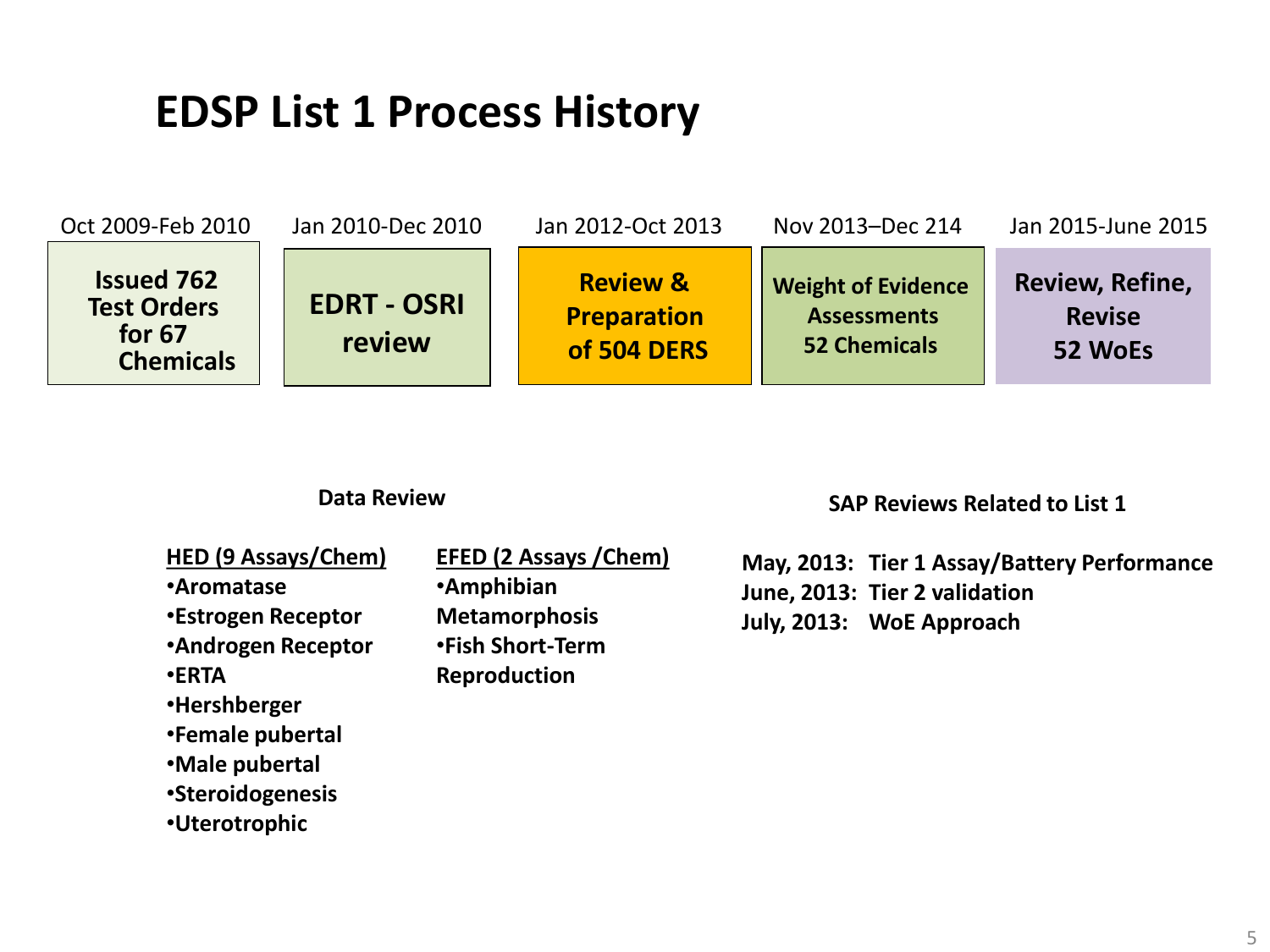## **Assay Review Process**

- **Primary Review/ Secondary Review of DERs**
- **T1 Assay Review Committee (T1ARC)** 
	- EFED, HED, RD, OSCP, ORD Consultation
	- Ensure consistency in the interpretation of endpoints and assay conclusions across chemicals
	- Unacceptable assay(s): 1- FSTRA & 2 Pubertals
- **Finalize the 504 assay Data Evaluation Records**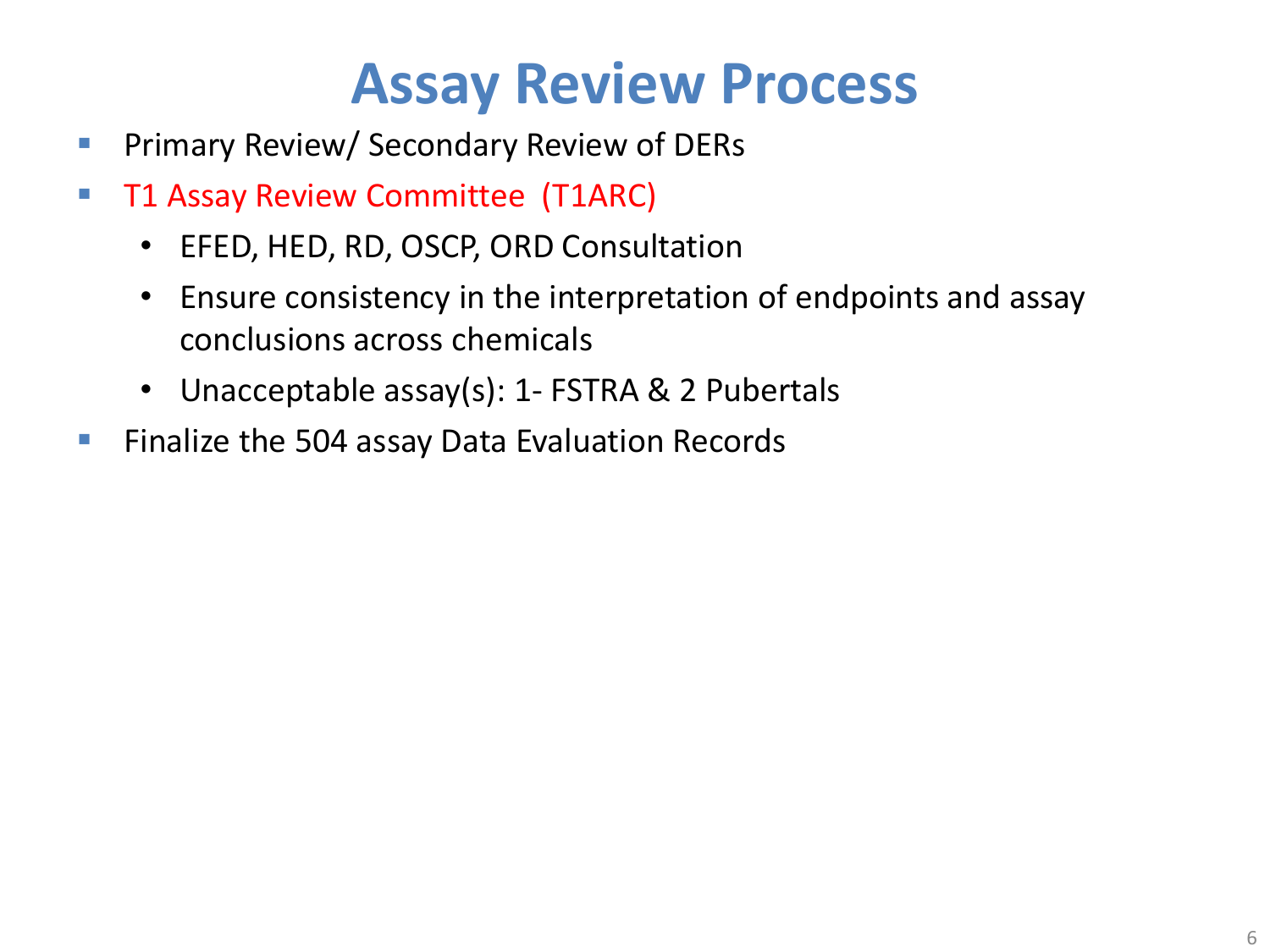## **Assay Review Process**

- **T1 Assay Weight of Evidence Review Committee (T1WoERC)**
	- Secondary review of WoE document by HED/EFED staff
	- Staff presented the document to the TiWoERC
	- Ensure consistency in the WoE assessments across chemicals / pathways / recommendations
- QA/QC Trifecta Review, Refine and Revise WoE Documents to ensure consistency in the conclusions
	- Resulted in reconsidering recommendations of 2 chemicals, thus far.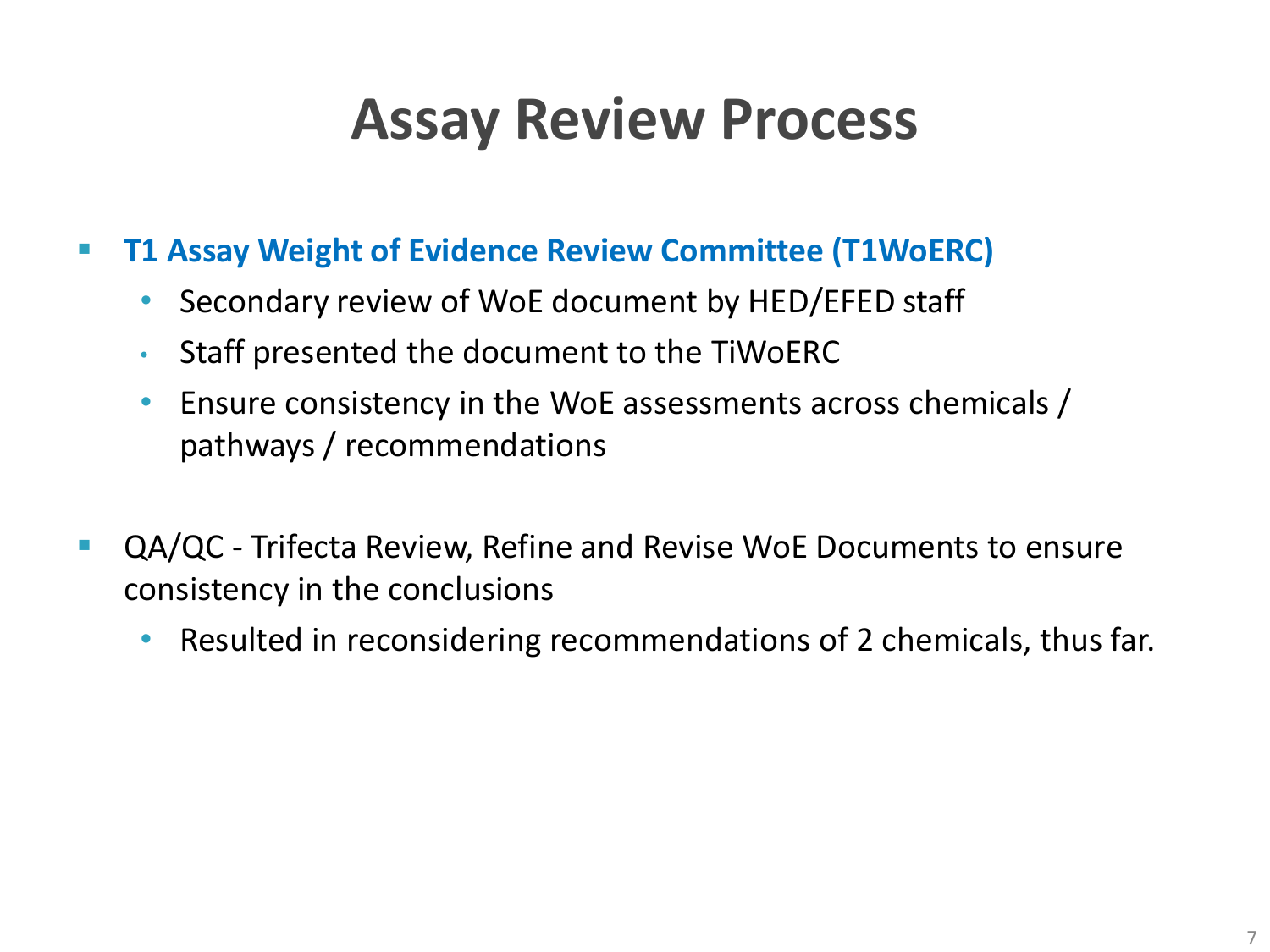#### **Outline of the Individual WOE Documents for Estrogen, Androgen and Thyroid Pathways**

#### **(based on USEPA 2011 Guidance Document)**

**I. Introduction**

#### **II. Source of Scientific Data and Technical Information III. Weight of Evidence (WoE) Evaluation**

A. EDSP Tier 1 Screen Assays

- B. Effects on Hypothalamic-Pituitary-Gonadal (HPG) Axis
	- 1. Effects on Estrogen Pathway
	- 2. Effects on Androgen Pathway
- C. Effects on Hypothalamic-Pituitary-Thyroidal (HPT) Axis

#### **IV. Committee's Assessment of Weight off Evidence**

- A. Systemic/Overt toxicity in the Tier 1 and OSRI Studies
	- 1. Tier 1 *in vivo* assays
	- 2. OSRI
- B. Estrogen Pathway
- C. Androgen Pathway
- D. Thyroid Pathway
- E. Conclusions

#### **V. EDSP Tier 2 Testing Recommendations**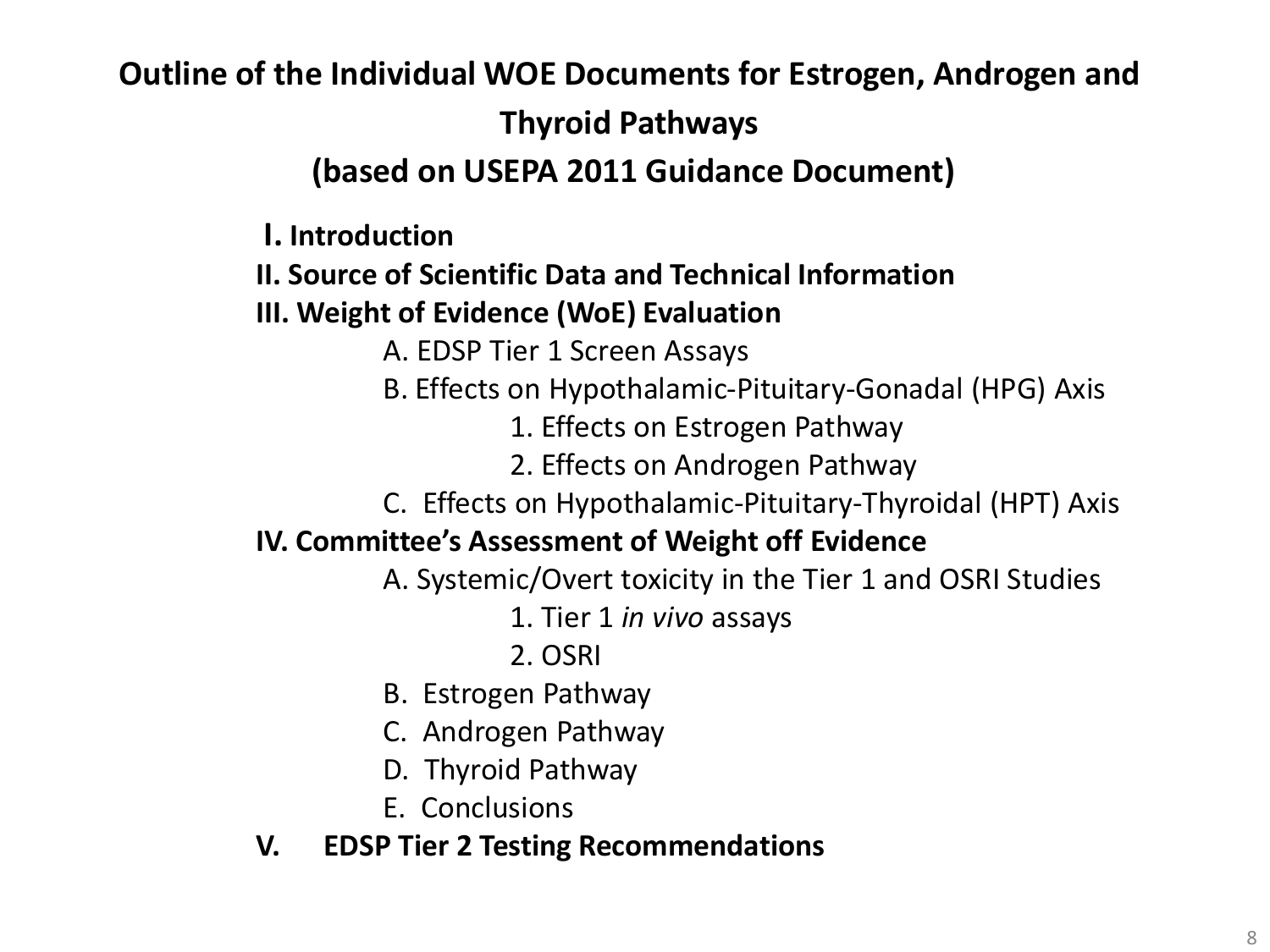### **SAP Recommendations for WOE**

The 2013 SAP stated that , "In summary, the Panel agreed that little, if any, weight should be placed on signs of endocrine disruption in the presence of overt toxicity. All effects in endocrine sensitive tissues should be evaluated in terms of primary interactions with the endocrine system vs. secondary effects related to toxicity in non-endocrine organs or overall disruptions in homeostasis"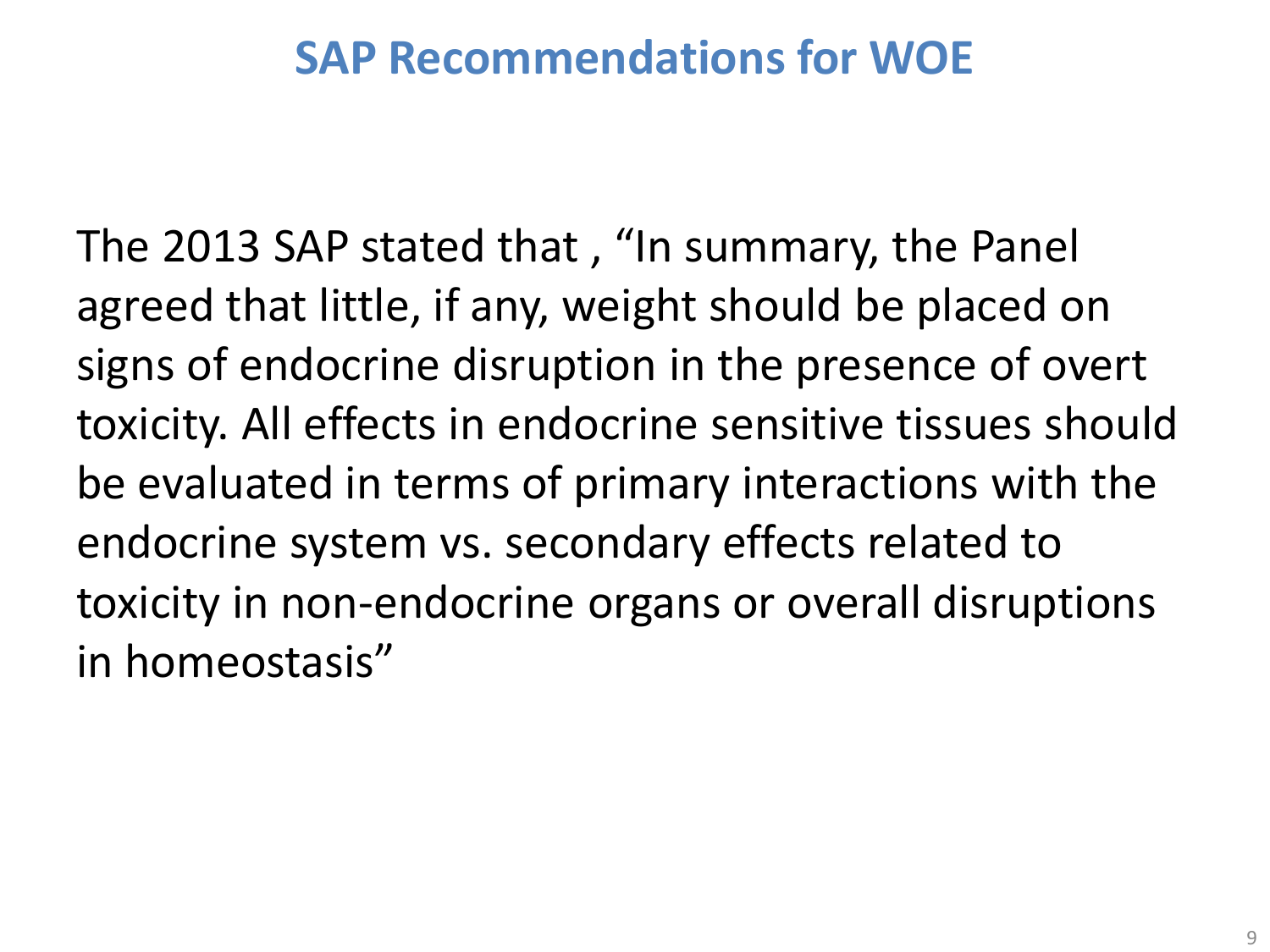#### **Overt Toxicity**

Overt toxicity for the *in vivo* Tier 1 and OSRI studies are:

- **nortality**:
- **tremors, ataxia, and abnormal swimming (fish and amphibians);**
- body weight decreases of  $\geq$ 10% in mammals.
- other clinical signs (*e.g*, lethargy) especially if the effects were extreme.
- **namorphological (e.g., organ weights/histopathology), clinical pathology (e.g, hematology,** blood chemistry, MOA)
- In some instances, one parameter (i.e., death or >10% decrease in mammalian body weight) was sufficient to consider a dose/concentration to be overtly toxic.
- **However, in other instances, more than one parameter was needed to determine overt** toxicity. For example, in the FSTRA, generally, body weight decreases were considered along with other responses when assessing potential overt toxicity**Systemic toxicity**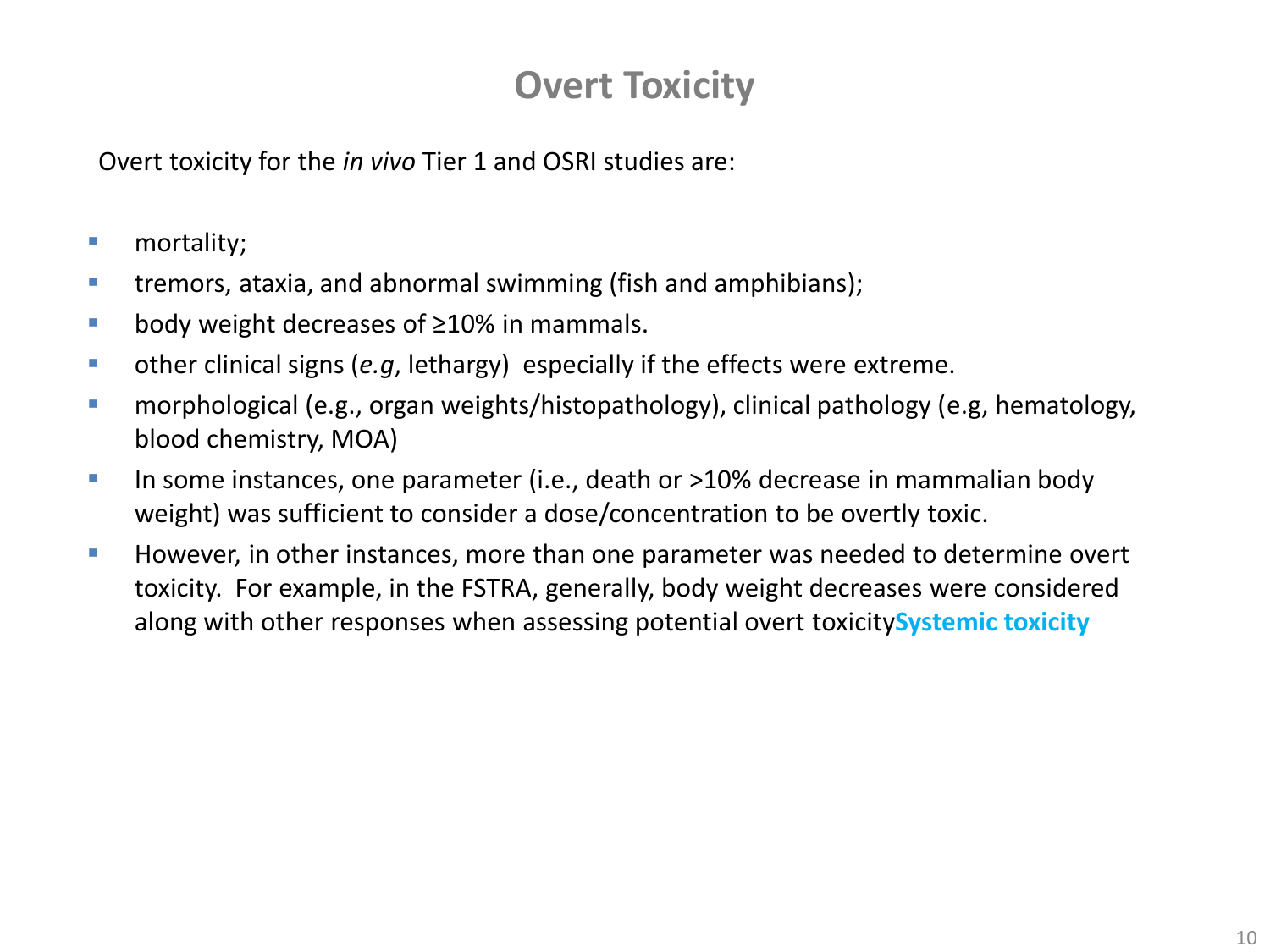### **Estrogenic/Anti-Estrogenic Pathway**

| Lines of Evidence Indicating Potential Interaction with the Estrogenic/Anti-Estrogenic Pathway for Chemical X <sup>1</sup> |            |               |                 |                         |                |                      |                                       |                  |                   |                    |                           |                                                                  |              |                                            |                                         |
|----------------------------------------------------------------------------------------------------------------------------|------------|---------------|-----------------|-------------------------|----------------|----------------------|---------------------------------------|------------------|-------------------|--------------------|---------------------------|------------------------------------------------------------------|--------------|--------------------------------------------|-----------------------------------------|
| Study Type /<br>Literature Citation                                                                                        | ER Binding | ER Activation | Steroidogenesis | Sex Steroid<br>Hormones | Uterine Weight | Ovarian Weight / GSI | Gonadal Staging and<br>Histopathology | Pituitary Weight | Estrous Cyclicity | Age & Weight at VO | Characteristics<br>2° Sex | Fecundity (Fcd)<br>Fertility (Frt)/                              | Vitellogenin | Systemic Toxicity<br>Observed <sup>2</sup> | Overt Toxicity<br>Observed <sup>3</sup> |
| <b>EDSP Tier 1 Assays</b>                                                                                                  |            |               |                 |                         |                |                      |                                       |                  |                   |                    |                           |                                                                  |              |                                            |                                         |
| <b>ER Binding</b>                                                                                                          | E          |               |                 |                         |                |                      |                                       |                  |                   |                    |                           |                                                                  |              |                                            |                                         |
| <b>ERTA</b>                                                                                                                |            | N             |                 |                         |                |                      |                                       |                  |                   |                    |                           |                                                                  |              |                                            |                                         |
| Aromatase                                                                                                                  |            |               | N               |                         |                |                      |                                       |                  |                   |                    |                           |                                                                  |              |                                            |                                         |
| Steroidogenesis                                                                                                            |            |               | P               |                         |                |                      |                                       |                  |                   |                    |                           |                                                                  |              |                                            |                                         |
| Uterotrophic                                                                                                               |            |               |                 |                         | N              |                      |                                       |                  |                   |                    |                           |                                                                  |              | N                                          | N                                       |
| Female Pubertal Rat                                                                                                        |            |               |                 |                         | N              | $\mathsf{N}$         | N                                     | N                | N                 | N                  |                           |                                                                  |              | TAW <sub>5</sub><br>(H)                    | N                                       |
| <b>FSTRA</b>                                                                                                               |            |               |                 | <b>NE</b>               |                | N                    | N                                     |                  |                   |                    | N                         | Fcd:<br>$\downarrow$ 44%<br>$(M)$ ; Frt:<br>$\times$ 1.3%<br>(H) | N            |                                            | N                                       |
|                                                                                                                            |            |               |                 |                         |                |                      | <b>OSRI</b>                           |                  |                   |                    |                           |                                                                  |              |                                            |                                         |
| Part 158<br>Studies/Literature<br>studies                                                                                  |            |               |                 |                         |                |                      | N                                     |                  |                   |                    |                           |                                                                  |              | X<br>(M, MH,<br>H)                         | N                                       |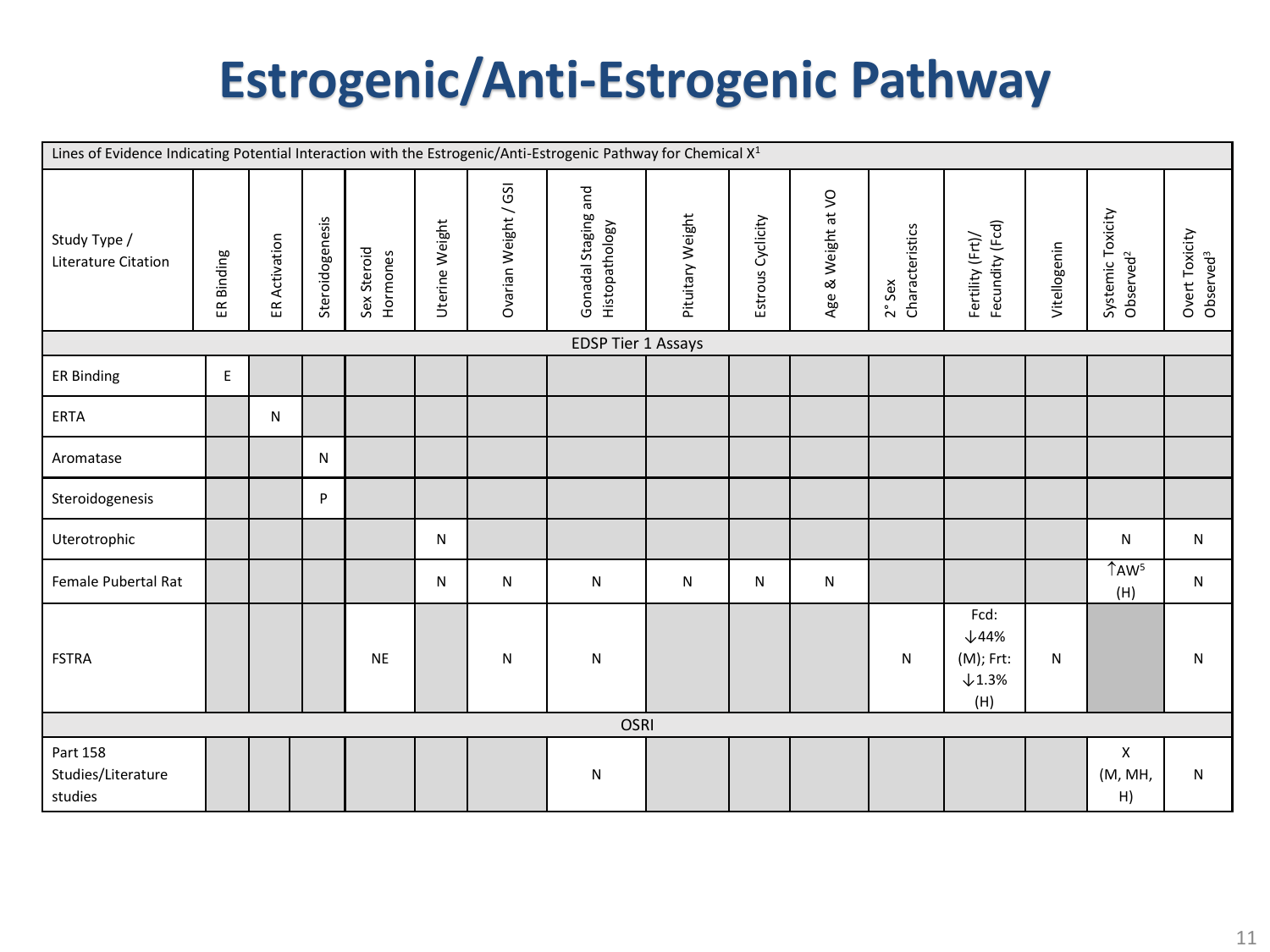## **Tier 2 Study Recommendations**

### **Human Health**

- Opted to focused studies
	- Comparative Thyroid Assay (CTA)
	- Male reproductive toxicity
	- Studies more focused to assess specific target organ toxicity Thyroid & Male Reproduction

### **Wildlife**

- T2 Medaka Extended One Generation Reproduction Test (*MEGORT*): 12 chemicals
- T2 Larval Amphibian Growth and Development Assay (*LAGDA*): 6 chemicals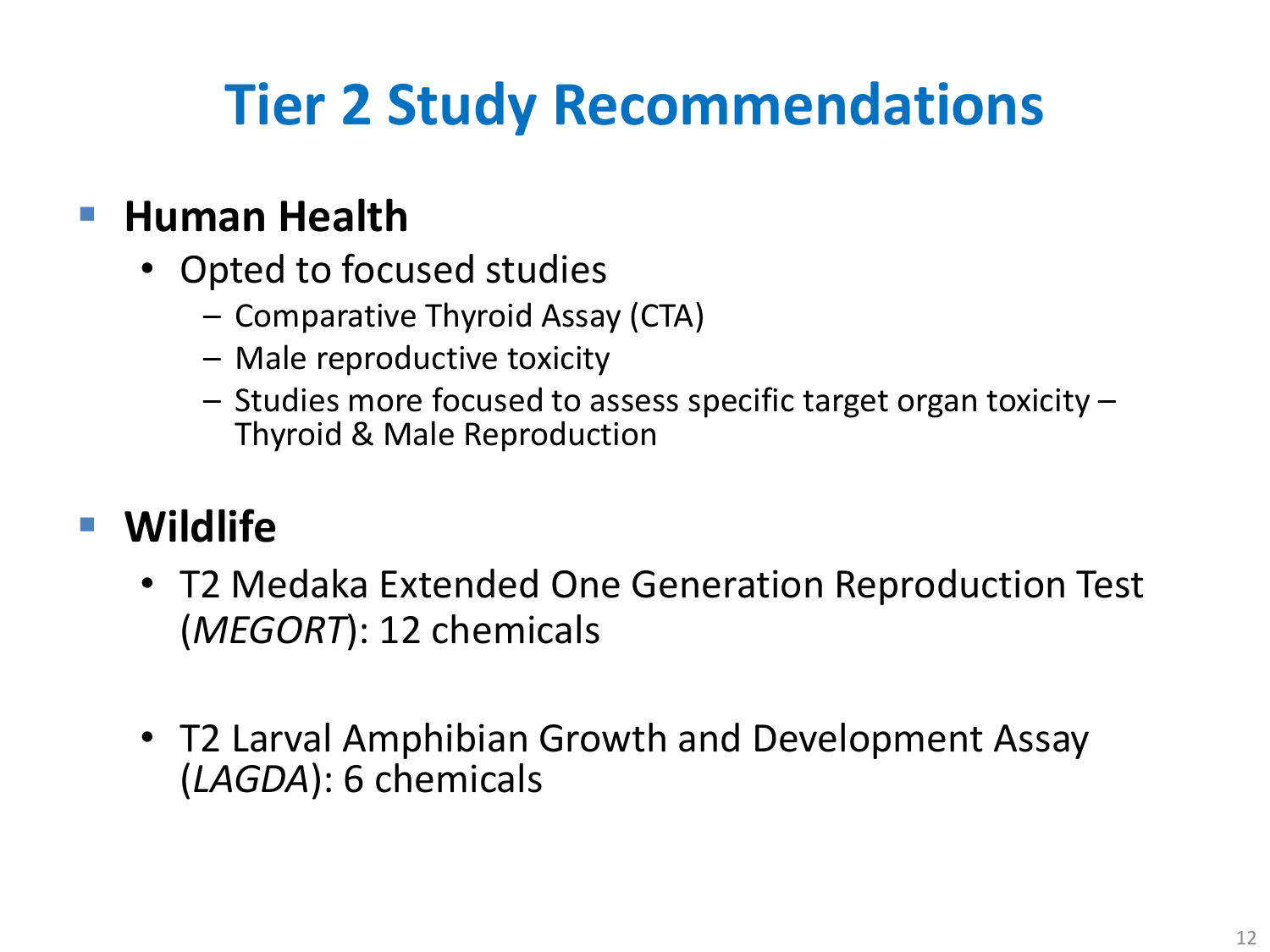### **Evidence of Potential Interaction, but no Tier 2 studies Recommended**

- For human health, PODs/RfDs/MOEs based on more sensitive endpoint(s) [*neuro, hepatic, developmental, or reproductive toxicity*] are considerably lower than the dose(s) that caused E, A or T-mediated effects in the Tier 1 assays
- For wildlife, current NOAECs or Tier 2-like data are available for regulatory purposes.
- $\blacksquare$  Therefore, additional testing would not impact the current EPA established regulatory endpoints for human or ecological risk assessments.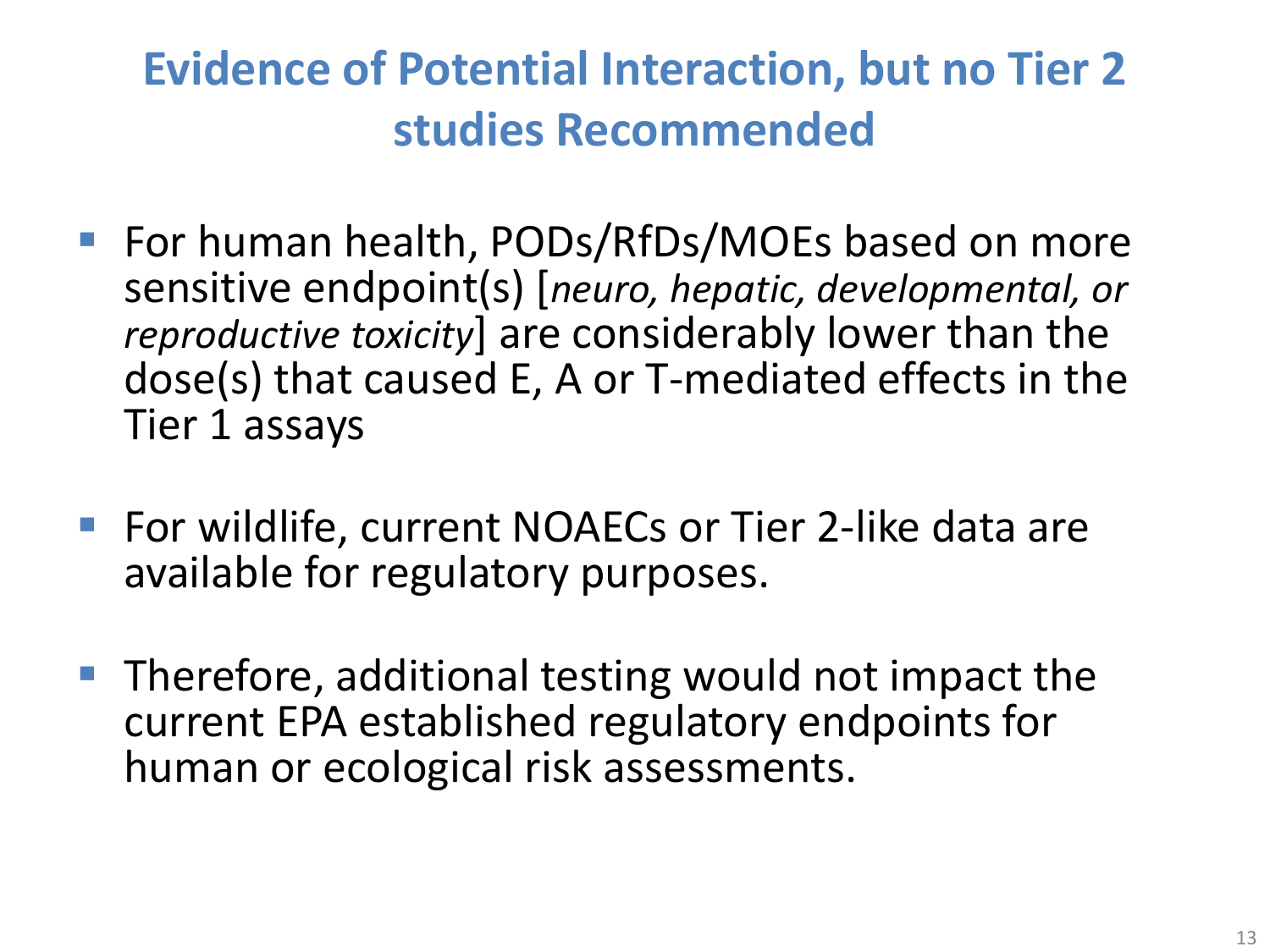# **EDSP Update on New High Throughput Screening Tools**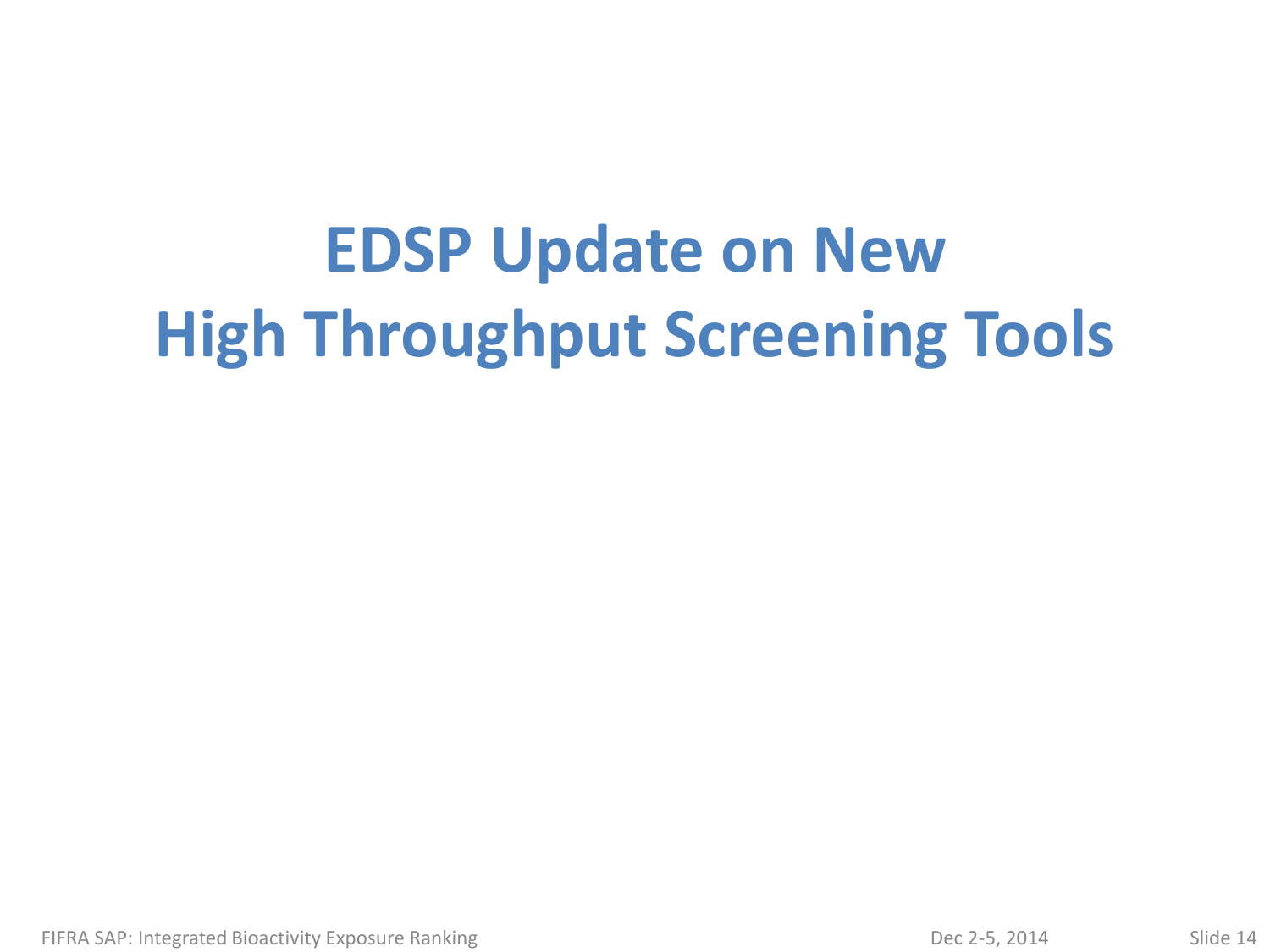## **EDSP Prioritization, Screening & Testing**



Prioritization and Screening for bioactivity Testing for dose-response and adverse effects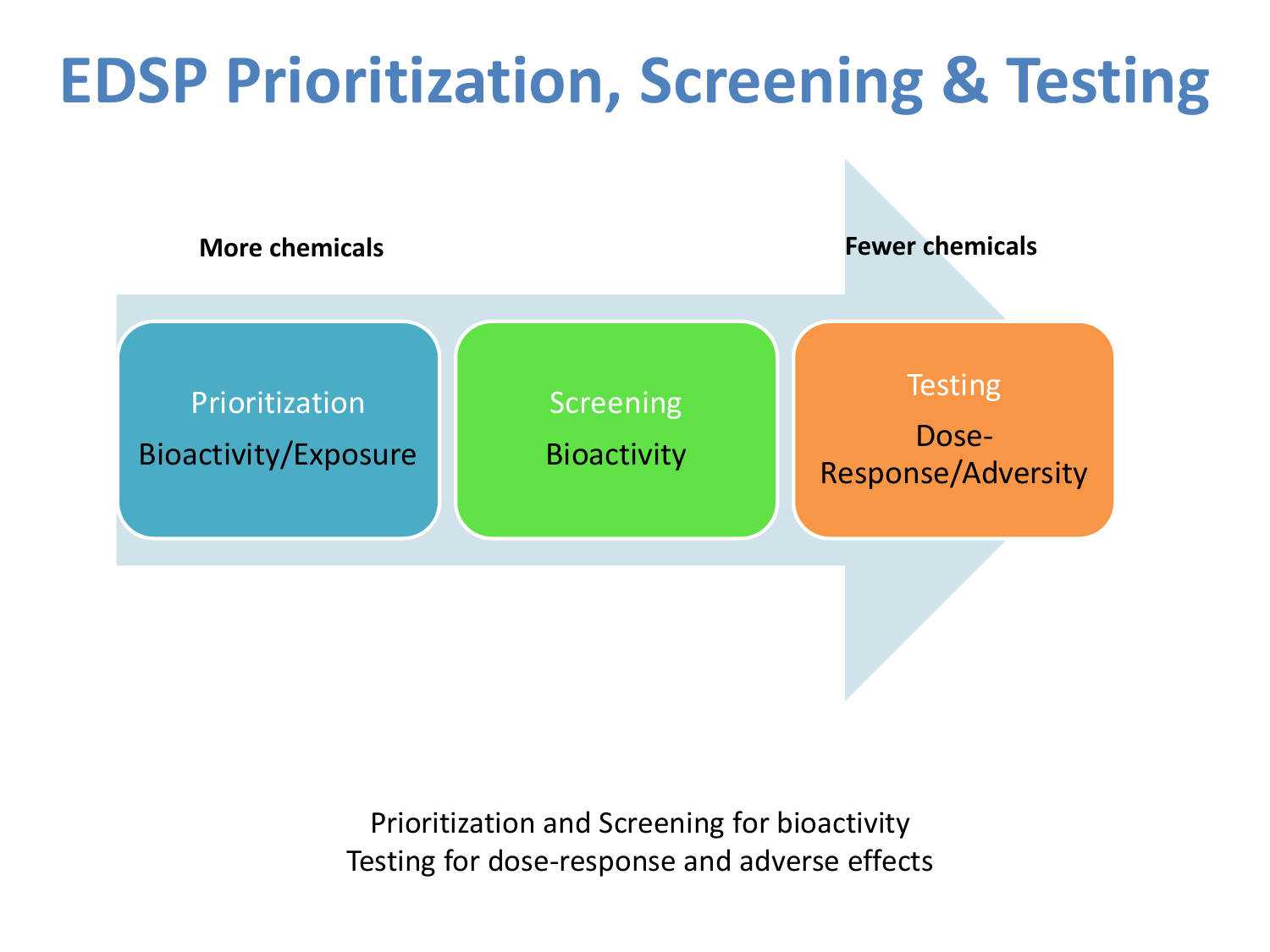# **Evolution of EDSP- the Pivot**



- Based on current pace it could take decades to screen all 10,000 chemicals in EDSP Universe
- **Pivot: use high throughput assays and computational models to rapidly screen** chemicals for potential bioactivity and exposure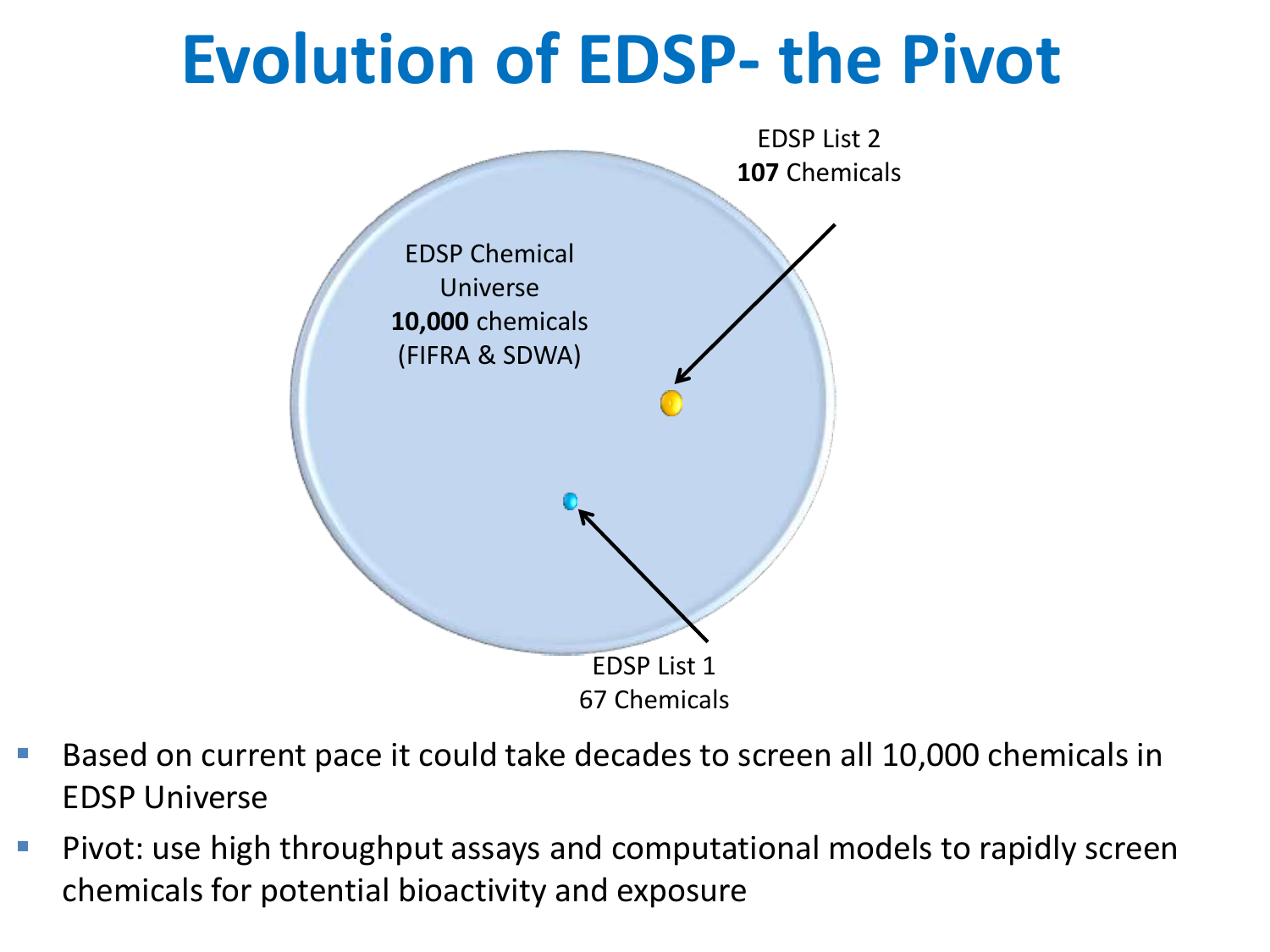# **Computational Tools**

#### **ToxCast**

- Hight throughput in vitro assays and in silico models to support prioritization and screening
- Transparent and collaborative
- ExpoCast
	- Rapid exposure estimation based on readily available chemical use and production data
	- Use toxicokinetics to bridge in vitro, concentration-based ToxCast data to in vivo, dosebased exposures from ExpoCast

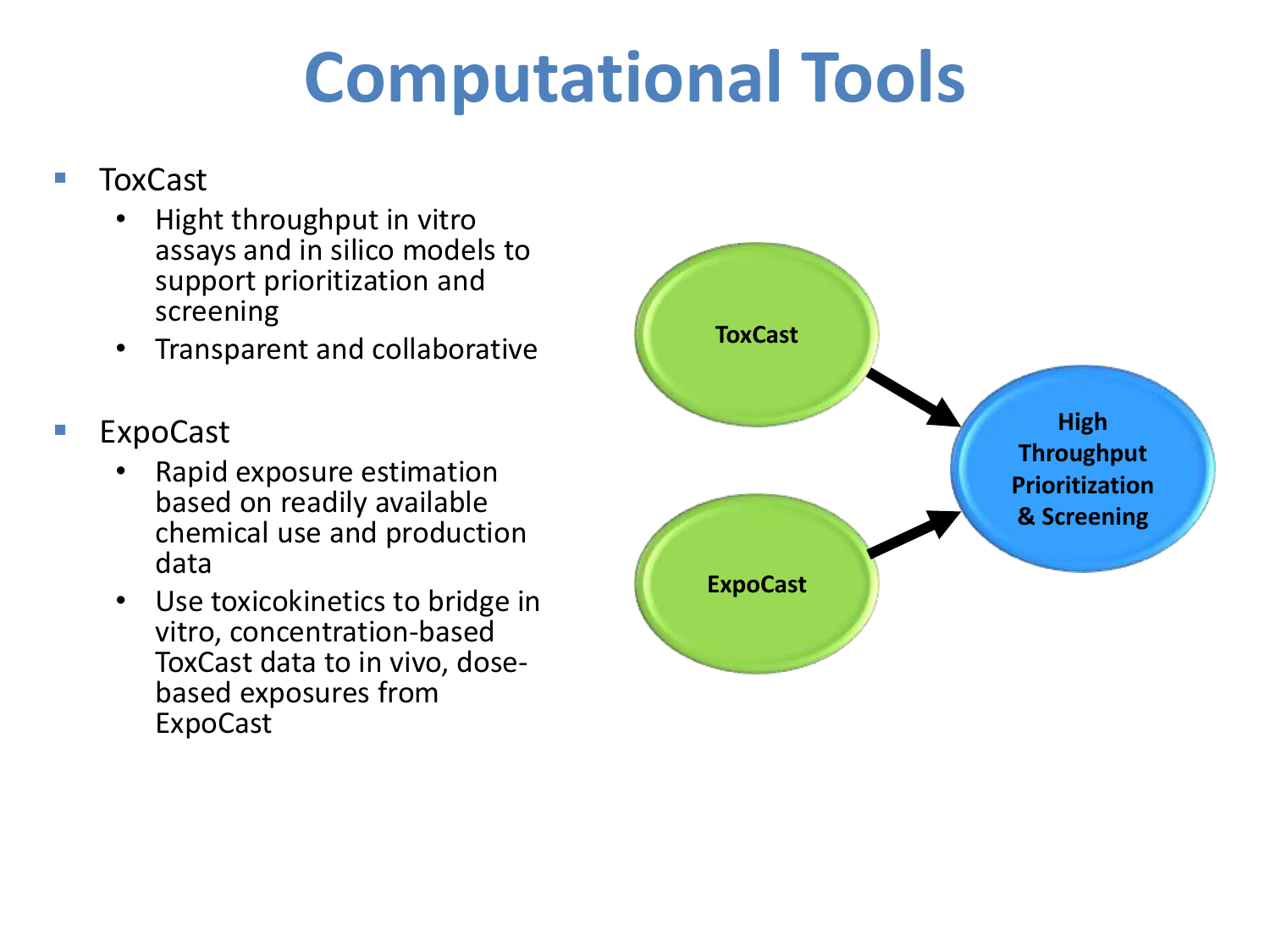## **EDSP Prioritization, Screening & Testing**



Prioritization and Screening for bioactivity Testing for dose-response and adverse effects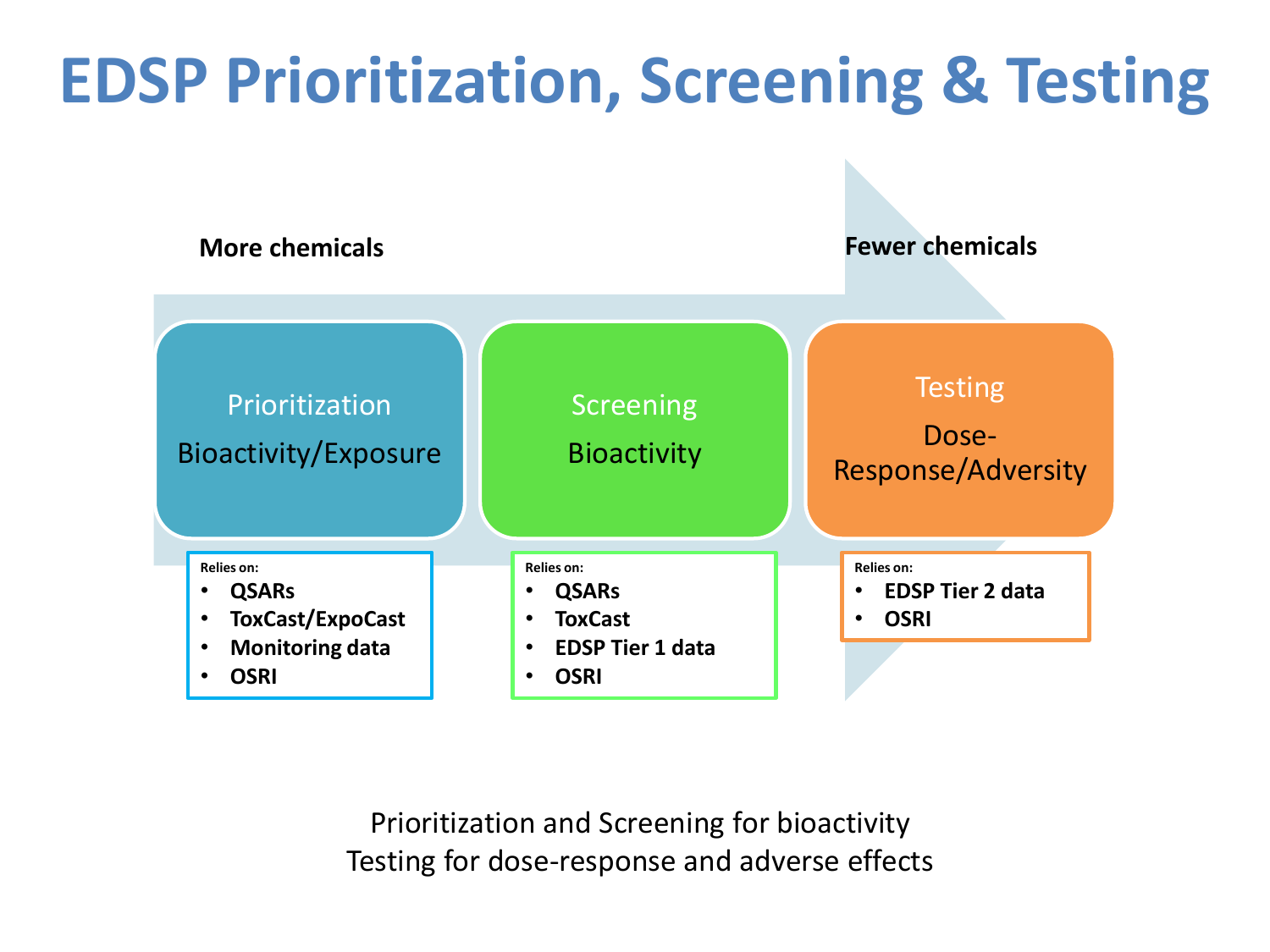### **EDSP Pivot Goals**

Use computational tools and models in the EDSP framework to:

- 1. Prioritize chemicals for further EDSP screening and testing based on estimated bioactivity and exposure
- 2. Contribute to the weight of evidence evaluation of a chemical's potential bioactivity
- 3. Substitute for specific endpoints in the EDSP Tier 1 battery

Ultimately, these goals are common to the estrogen, androgen and thyroid pathways, however, estrogen bioactivity is the most mature model and is used to demonstrate the proposed approach. AR and IBER are presented as works-in-progress.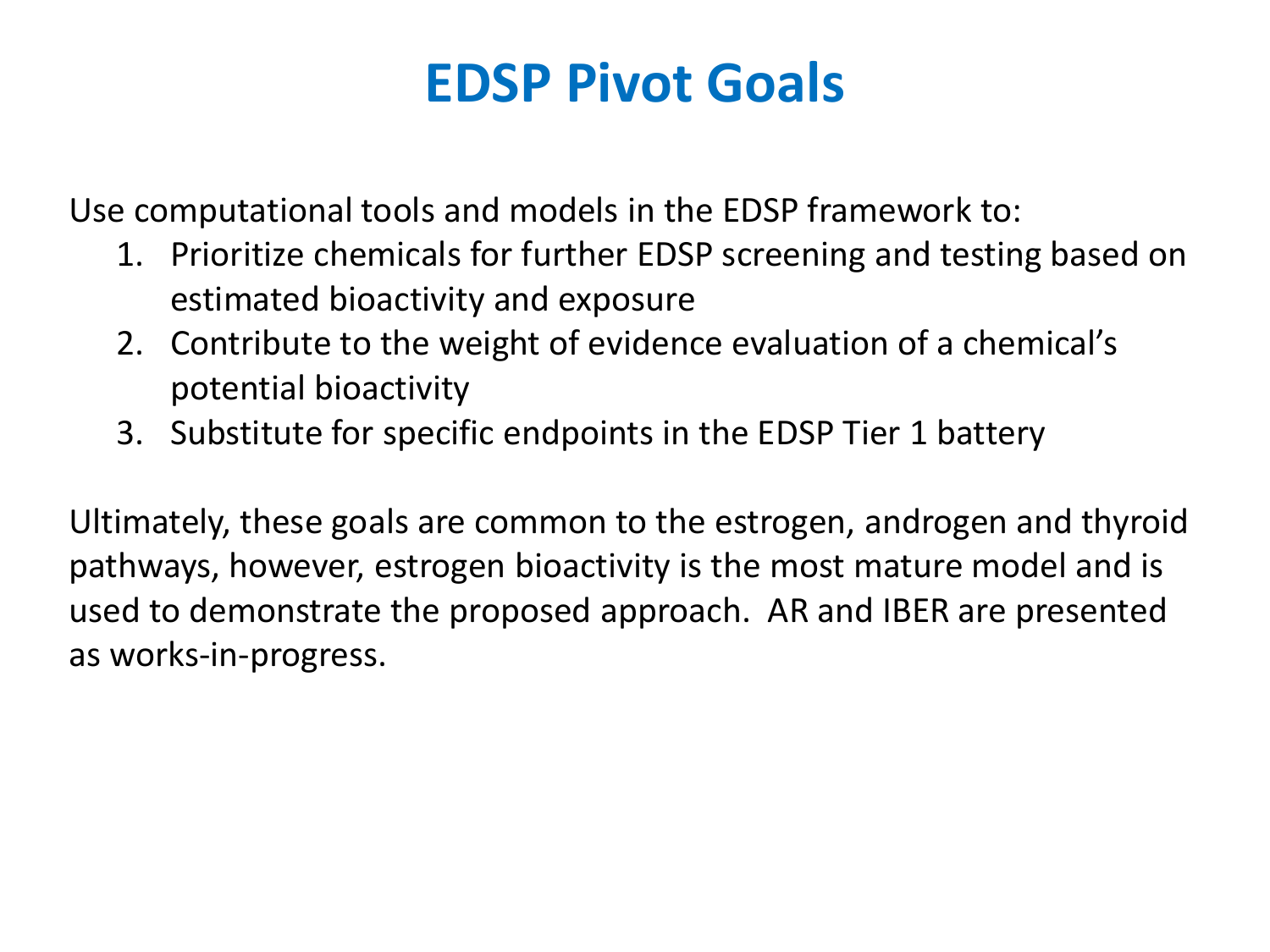# **Endocrine Bioactivity Models**

- ER bioactivity model
	- 18 HTS assays
- **AR bioactivity model** 
	- 9 HTS assays
- **Detect receptor interaction at various points** along signaling pathway
- Use a variety of technologies
	- Capable of distinguishing "true" activity from cytotoxicity
- Values range from 0 to 1
	- ER agonists
	- AR antagonists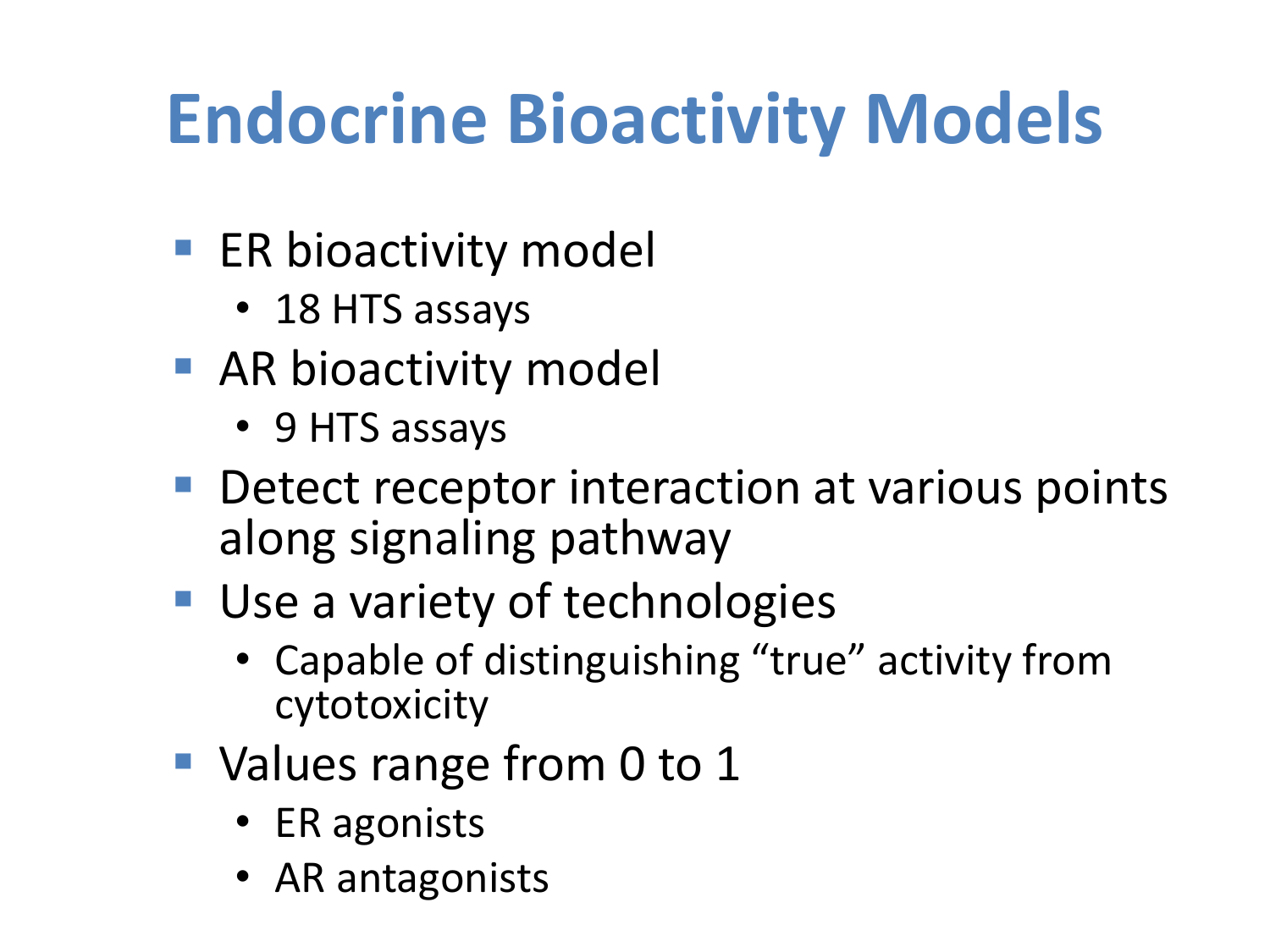## **High Throughput Assays Integrated Into A Pathway Bioactivity Model**



Judson et al. 2013 SOT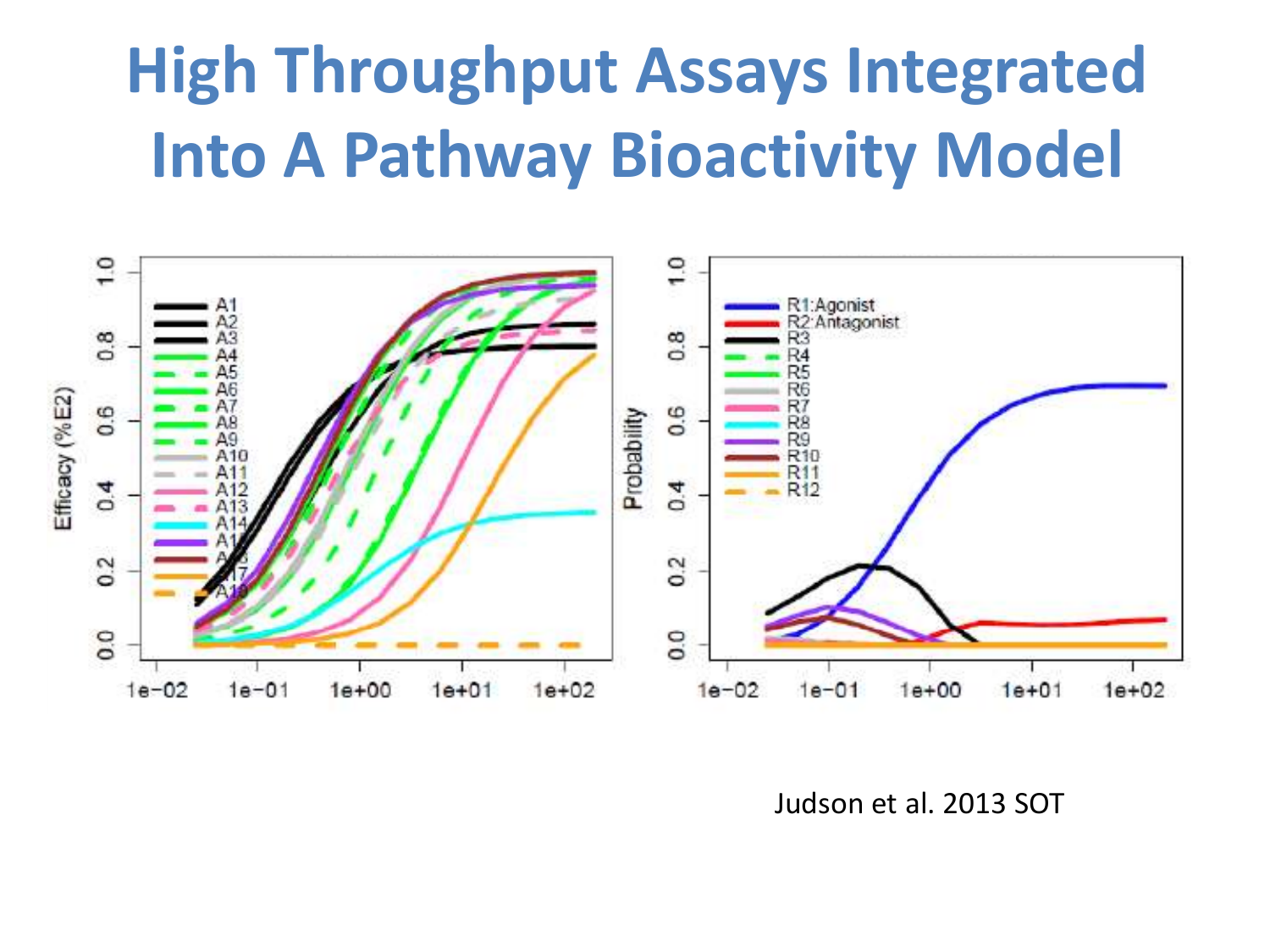## **ER Bioactivity Model Versus Tier 1**

- **ER model performs as well or better than existing methods**
- **Nodel evaluated with 45 reference chemicals** 
	- T1 ER binding: 23 (35% were not were not consistent with expected outcome)
	- T1 ERTA: 12
	- T1 UT: 7
- ER model in 100% agreement with Tier 1 ER, ERTA, and Uterotrophic results for List 1 chemicals (very low or no ER activity)
- **ER model may be more sensitive than Tier 1 assays due to redundancy**

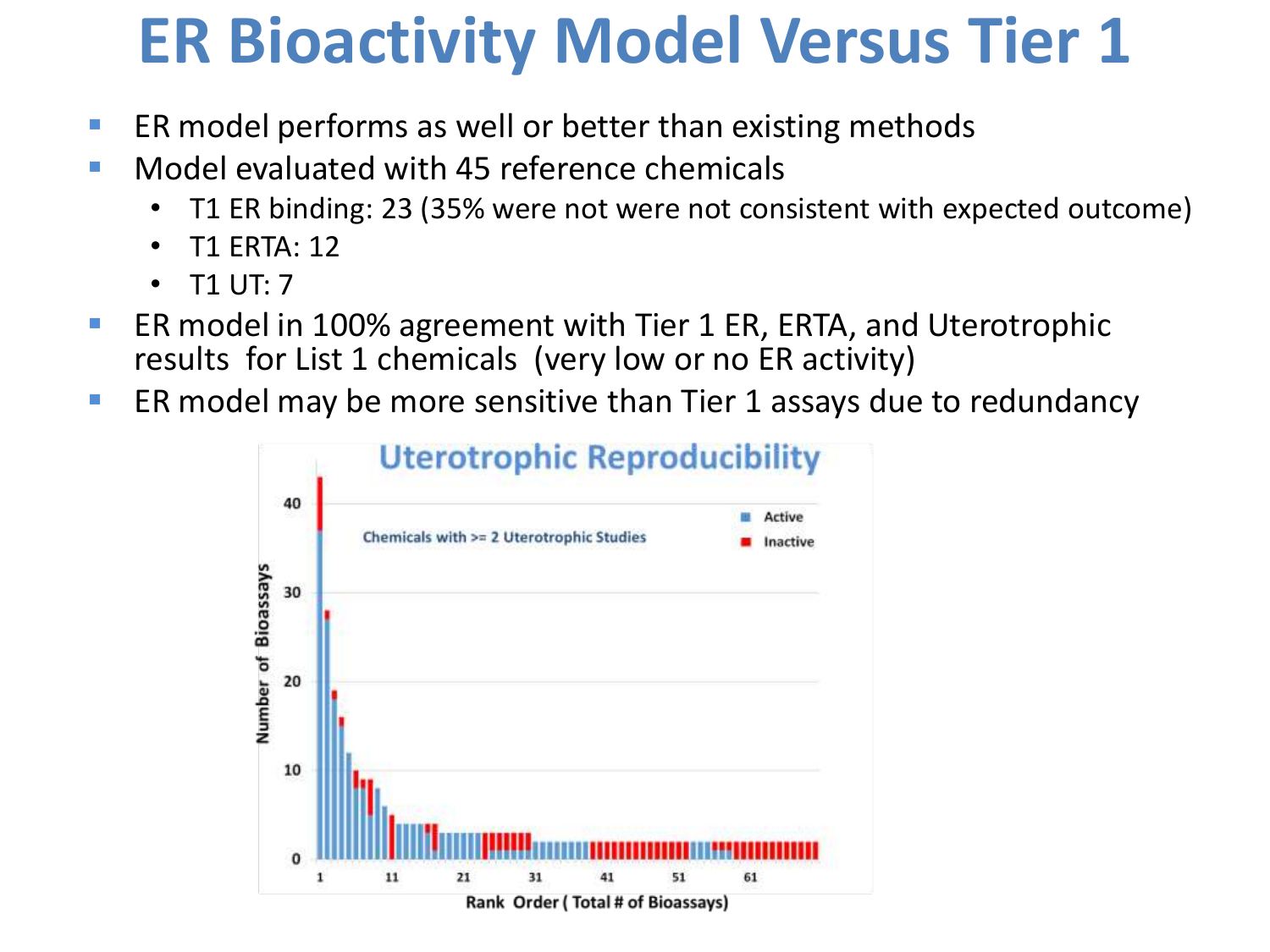

Subscriber access provided by the EPA Library | US Environmental Protection Agency

#### **Article**

#### **SCREENING CHEMICALS FOR ESTROGEN RECEPTOR BIOACTIVITY USING A COMPUTATIONAL MODEL**

Patience Browne, Richard S. Judson, Warren Casey, Nicole Kleinstreuer, and Russell S. Thomas Environ, Sci. Technol., Just Accepted Manuscript · DOI: 10.1021/acs.est.5b02641 · Publication Date (Web): 12 Jun 2015 Downloaded from http://pubs.acs.org on June 15, 2015

<http://pubs.acs.org/doi/abs/10.1021/acs.est.5b02641>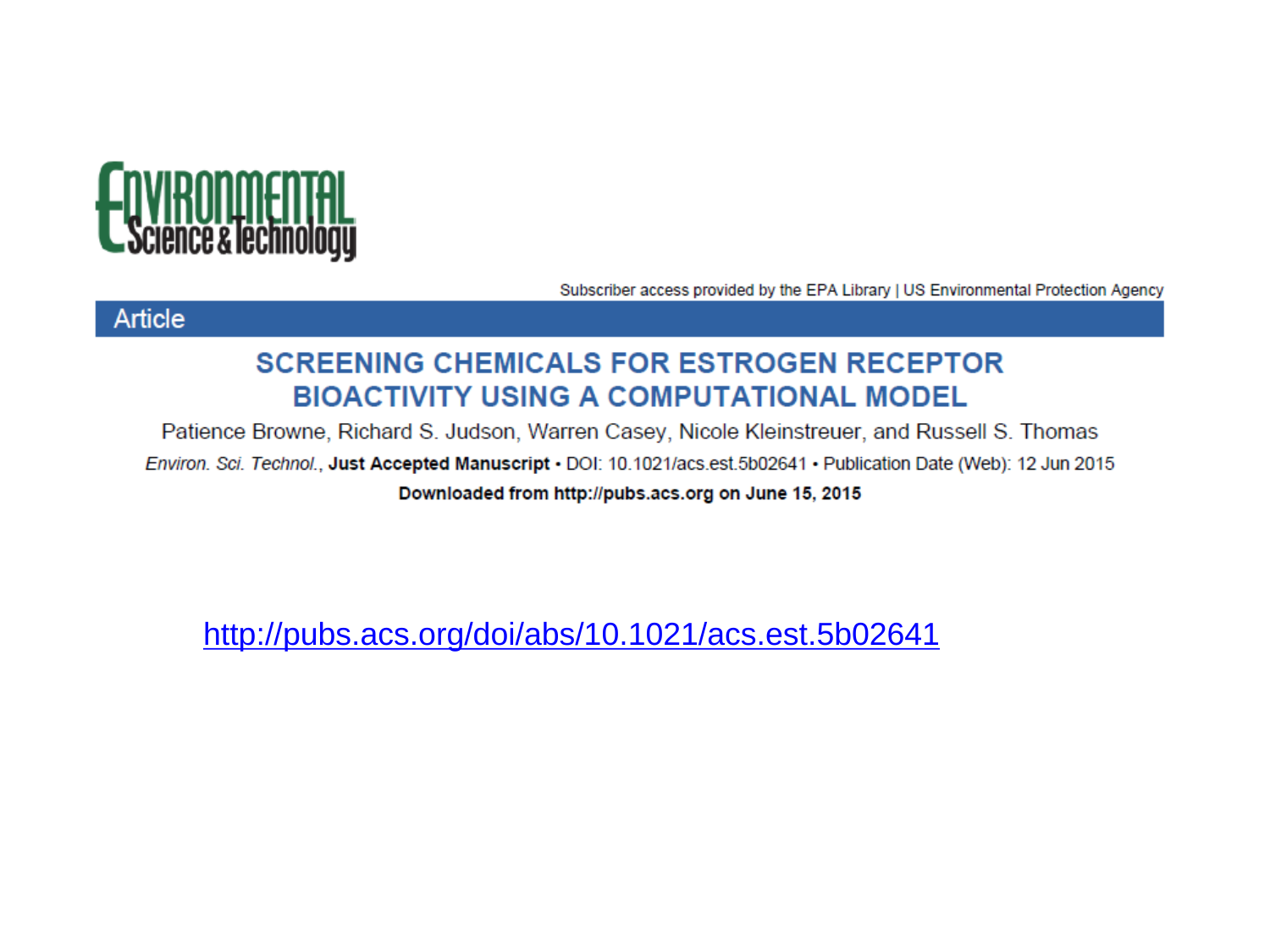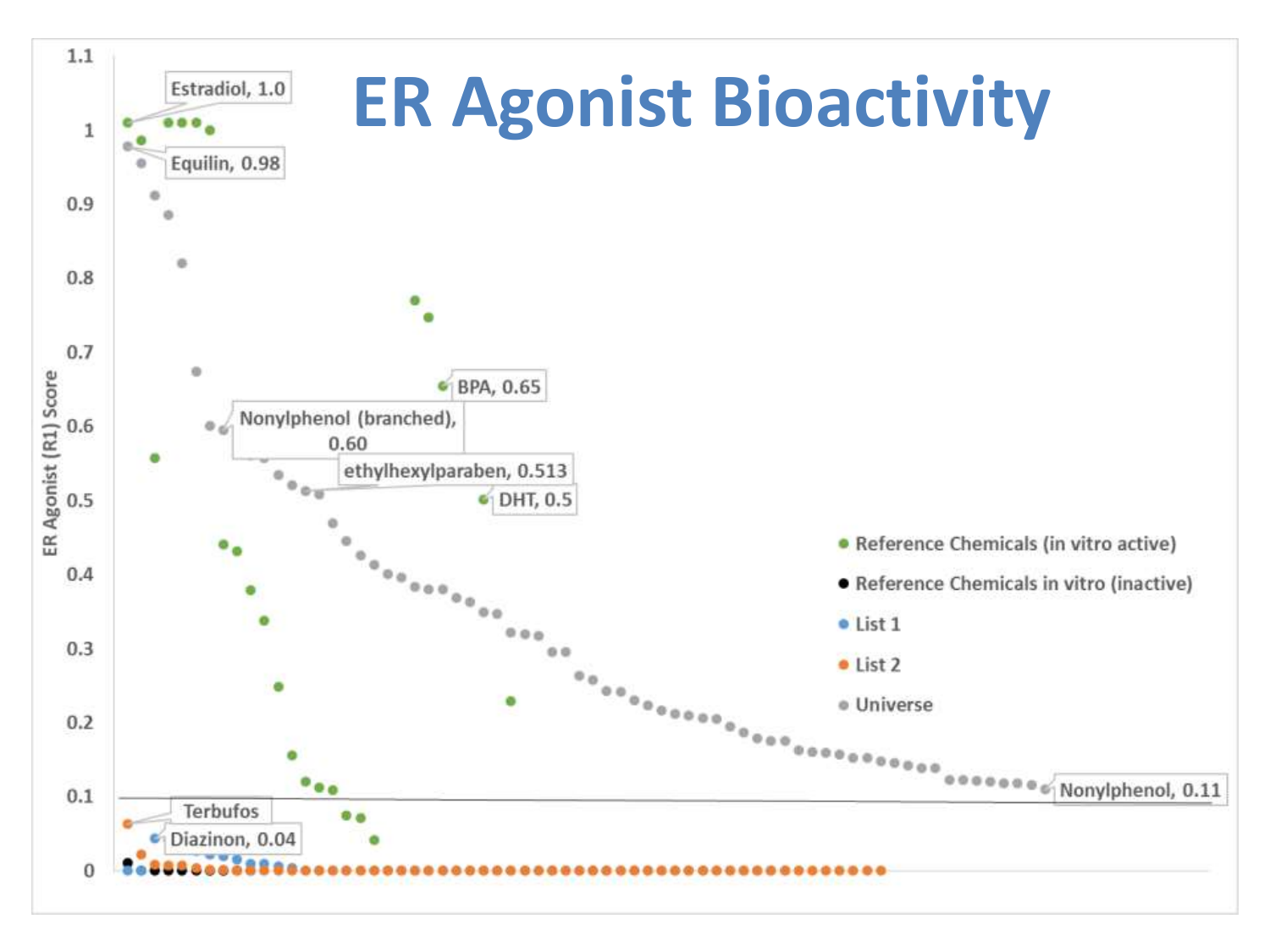## **AR Antagonist Bioactivity**

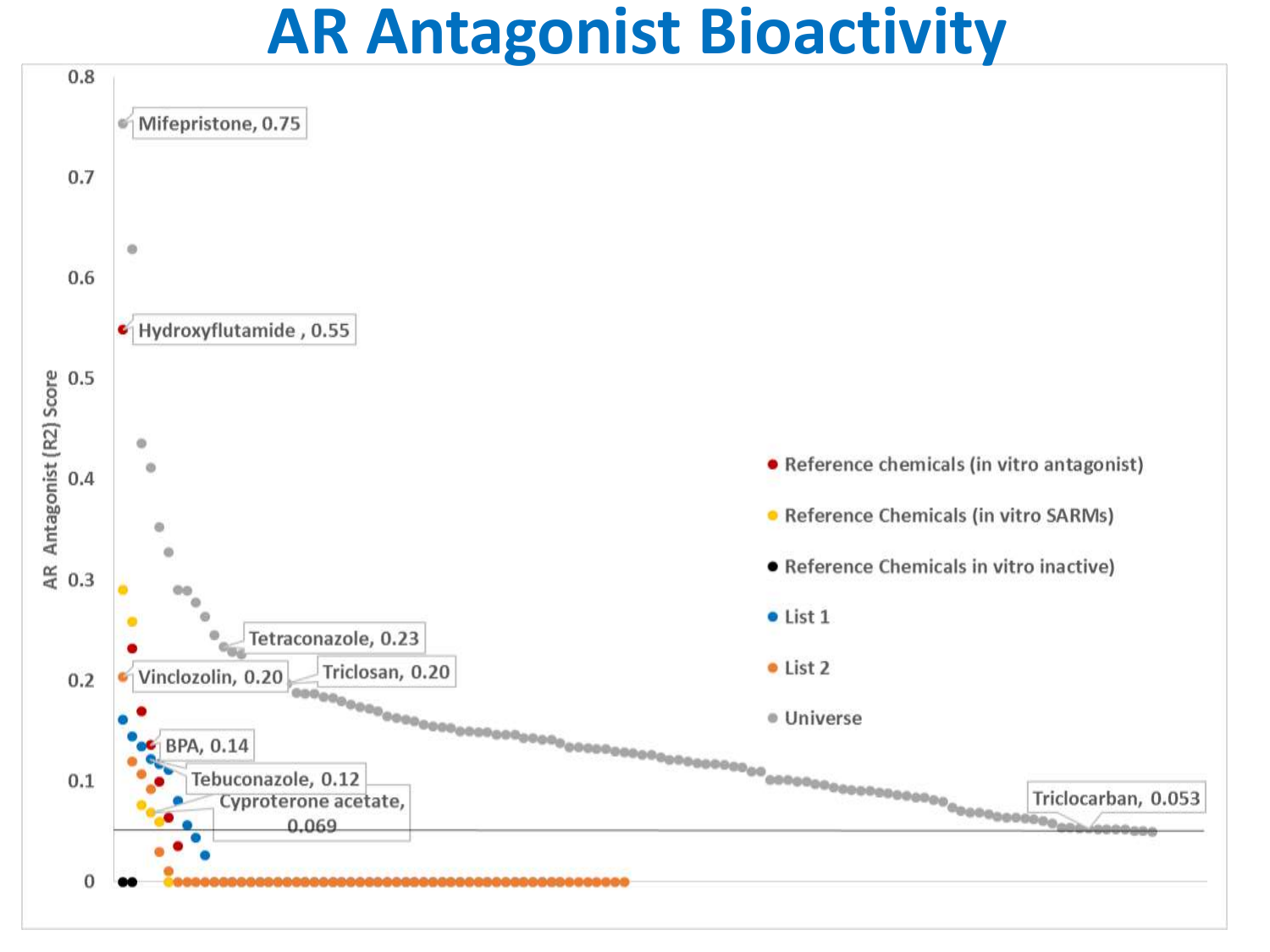### **Building Scientific Confidence – Peer Review**



http://www.epa.gov/scipoly/sap/meetings/2014/index.html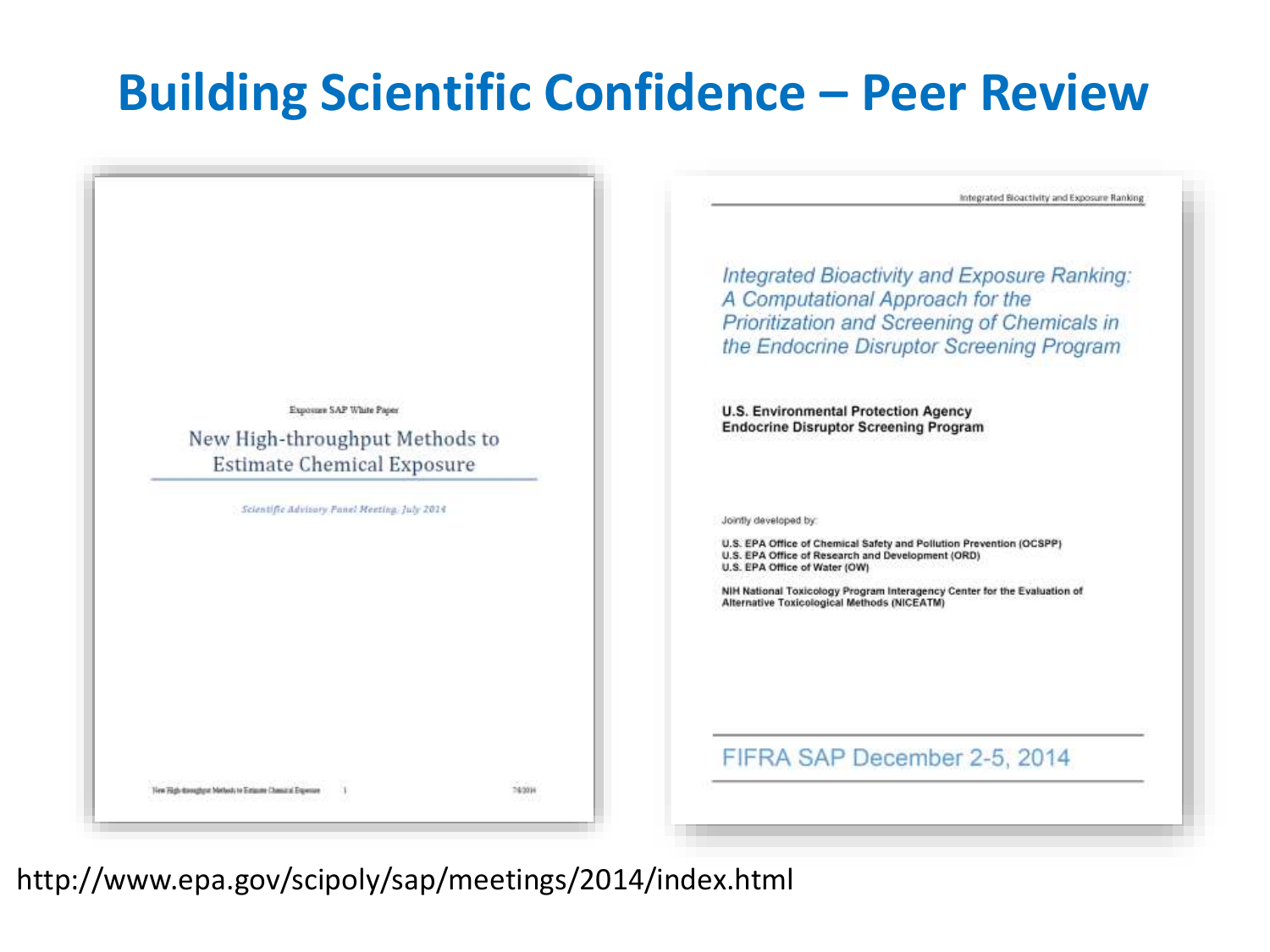# **Recent EDSP Milestones**

#### **EPA Solicits Comments on Use of High-Throughput Assays and Computational Tools in Endocrine Disruptor Screening Program**

- **FRED ENEX ASSESSED FEDERITHS IN A SET ASSESSED FEA 15 FEDERITHS CONTINUITY FREDUCES** FEBRIFIC advancements and new tools incorporating validated high-throughput assays and a computational model as an alternative for some of the current assays in the EDSP Tier 1 battery.
- The adoption of scientific advancements into the EDSP has been under way and part of the public dialogue about EDSP for several years, and the Agency intends to continue to incorporate in the EDSP new methods involving highthroughput assays and computational toxicology in order to accelerate the pace of screening, add efficiencies, decrease costs and reduce animal testing.
- **Currently, EPA has partial screening results for over 1,800 chemicals that have been evaluated using the high**throughput assays and computational model for the estrogen receptor pathway.
- The Federal Register Notice (with information on how to provide comments) can be viewed at <http://www.regulations.gov/#!documentDetail;D=EPA-HQ-OPPT-2015-0305-0001>.
- The press release related to the publishing of this Federal Register Notice can be viewed at [http://yosemite.epa.gov/opa/admpress.nsf/d0cf6618525a9efb85257359003fb69d/77377414ba7ebc5885257e6800](http://yosemite.epa.gov/opa/admpress.nsf/d0cf6618525a9efb85257359003fb69d/77377414ba7ebc5885257e68006ea110!OpenDocument) 6ea110!OpenDocument.
- **More detailed information on the Endocrine Disruptor Screening Program and its use of computational tools:** <http://www.epa.gov/endo/> or [http://www.epa.gov/endo/pubs/pivot.htm.](http://links.govdelivery.com/track?type=click&enid=ZWFzPTEmbWFpbGluZ2lkPTIwMTUwNjIzLjQ2MzYyOTkxJm1lc3NhZ2VpZD1NREItUFJELUJVTC0yMDE1MDYyMy40NjM2Mjk5MSZkYXRhYmFzZWlkPTEwMDEmc2VyaWFsPTE3NDkyMTE5JmVtYWlsaWQ9b3BwX2l0cm1kX3dlYl90ZWFtQGVwYW1haWwuZXBhLmdvdiZ1c2VyaWQ9b3BwX2l0cm1kX3dlYl90ZWFtQGVwYW1haWwuZXBhLmdvdiZmbD0mZXh0cmE9TXVsdGl2YXJpYXRlSWQ9JiYm&&&104&&&http://www.epa.gov/endo/pubs/pivot.htm)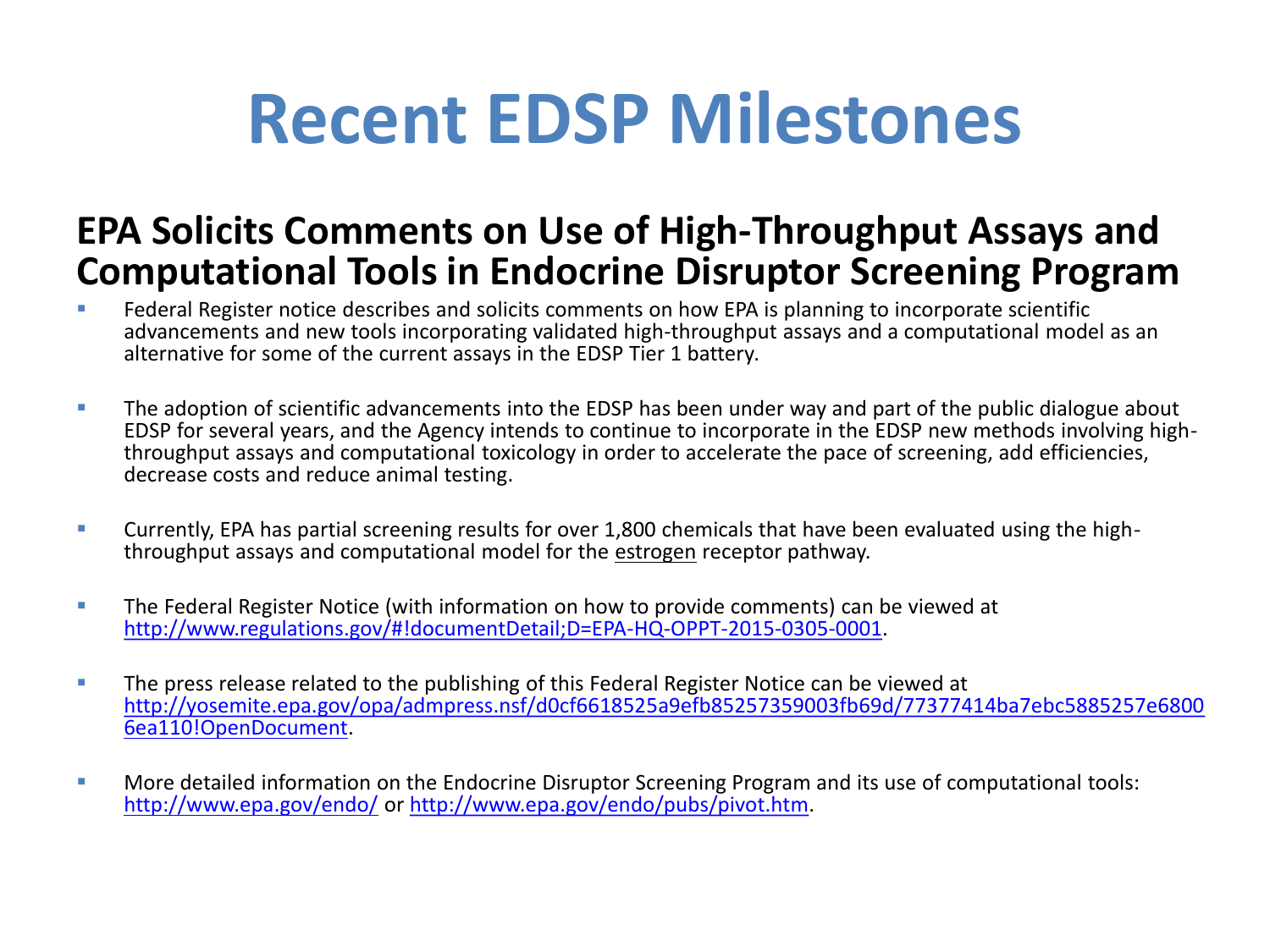# **EDSP Path Forward**

- Determine how well existing models predict intact animal results
	- Comparison to other Tier 1 endpoints
	- Additional Tier 1 assay substitution?
- Use additional computational tools to develop models for estrogen, androgen, and thyroid pathways
	- Integrate more assays
	- Integrate more key events
- Expand reference chemicals with defined potencies for performance based test guidelines incorporating computational tools
	- Use high quality in vivo data from peer reviewed literature
- Revise IBER for prioritizing and screening chemicals with limited exposure data
	- Revised models for dermal and inhalation exposures
	- Will allow for extrapolation to ecotoxicology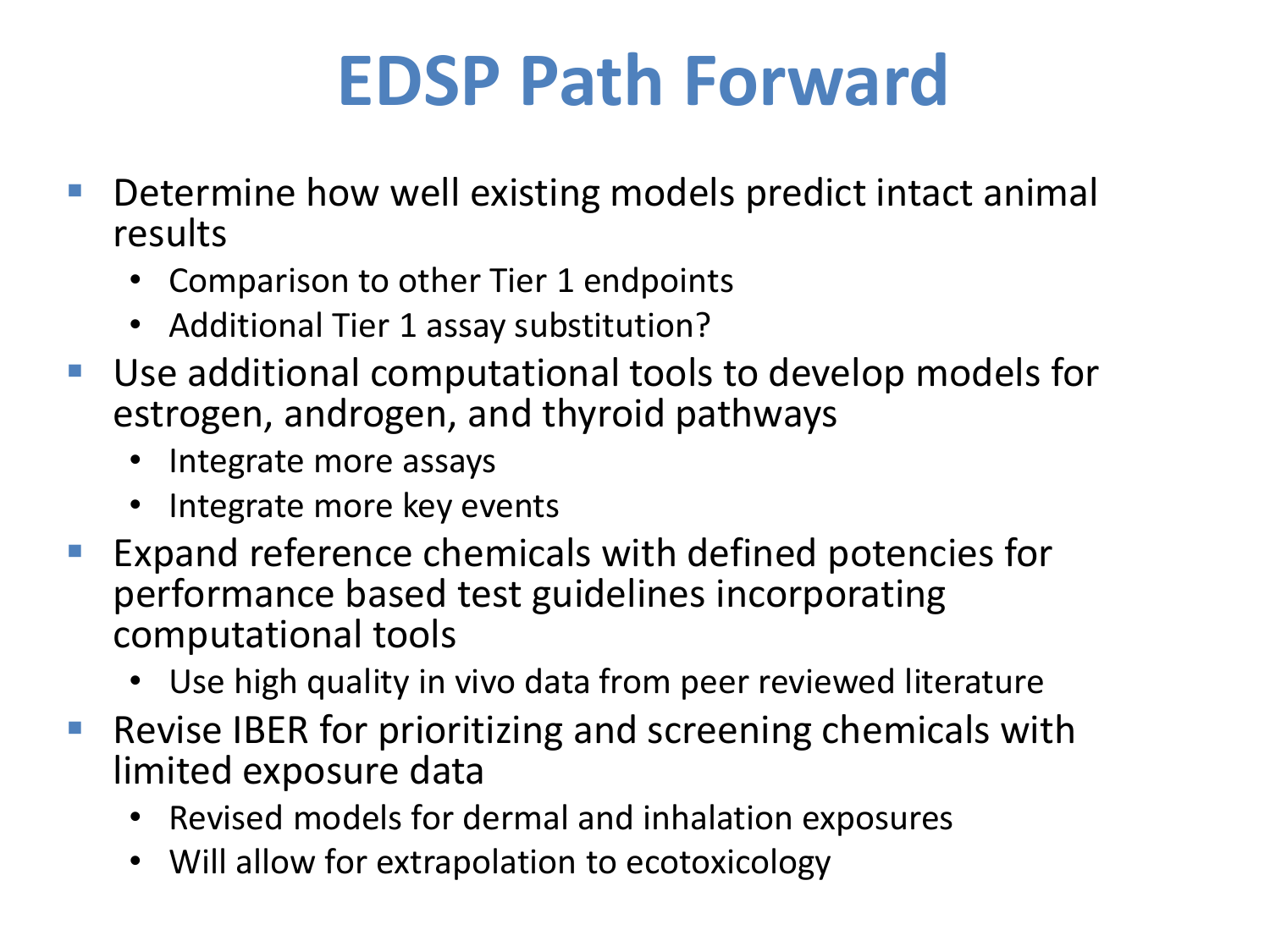## **Evolution of Screening in the EDSP**

| <b>EDSP Tier 1 Battery of Assays</b>            | <b>High Throughput Assays and Computational</b> |
|-------------------------------------------------|-------------------------------------------------|
| (current)                                       | <b>Model Tier 1 Battery Alternatives</b>        |
| <b>Estrogen Receptor (ER) Binding</b>           | ER Model (alternative)                          |
| <b>Estrogen Receptor Transactivation (ERTA)</b> | ER Model (alternative)                          |
| <b>Uterotrophic</b>                             | ER Model (alternative)                          |
| <b>Female Rat Pubertal</b>                      | ER, STR, and thyroid (THY) Models (Future)      |
| <b>Male Rat Pubertal</b>                        | AR, STR, and THY Models (Future)                |
| <b>Androgen Receptor (AR) Binding</b>           | AR Model (Future)                               |
| Hershberger                                     | AR Model (Future)                               |
| Aromatase                                       | <b>STR Model (Future)</b>                       |
| <b>Steroidogenesis (STR)</b>                    | <b>STR Model (Future)</b>                       |
| <b>Fish Short Term Reproduction</b>             | ER, AR, and STR Models (Future)                 |
| <b>Amphibian Metamorphosis</b>                  | <b>THY Model (Future)</b>                       |